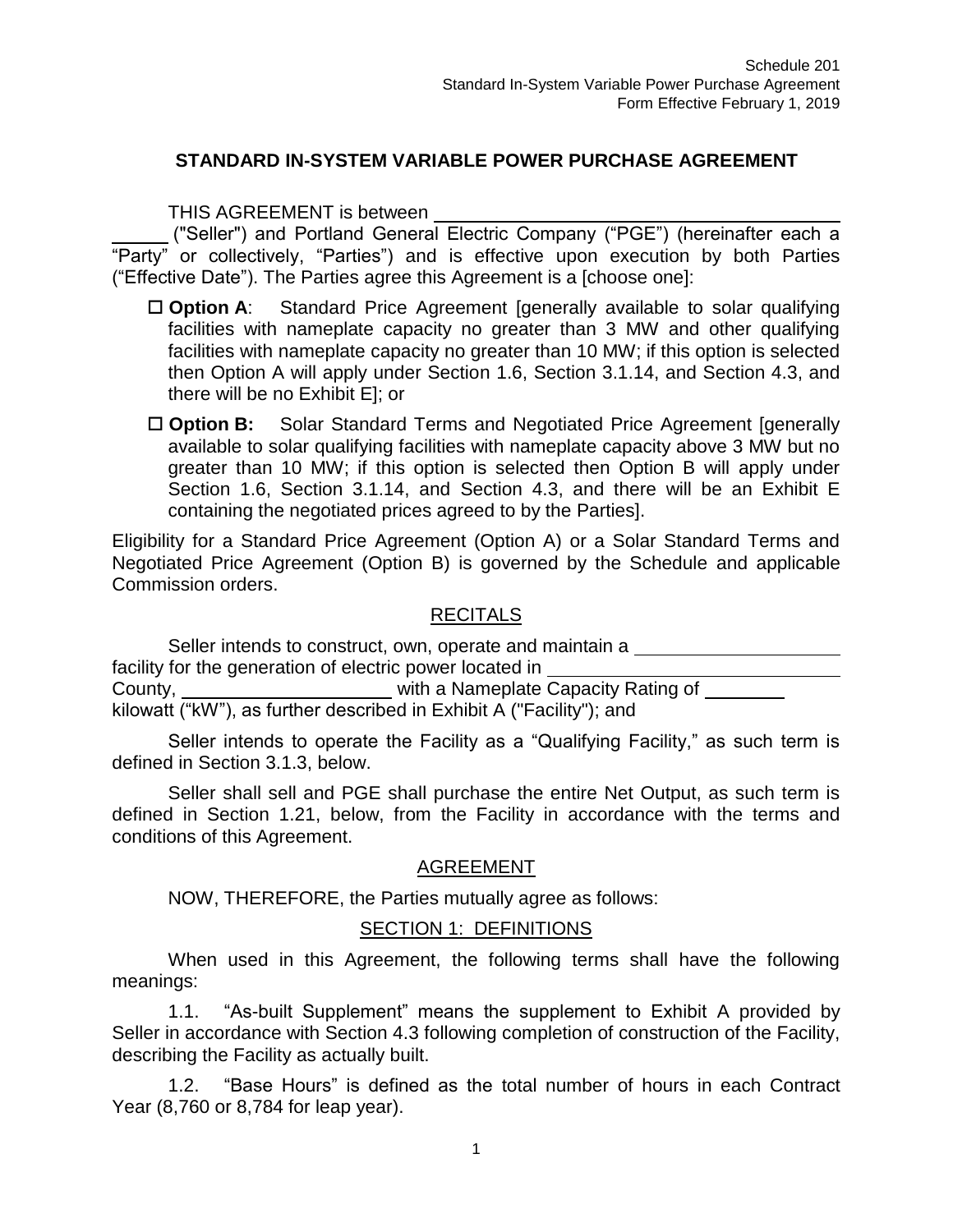1.3. "Billing Period" means a period between PGE's readings of its power purchase billing meter at the Facility in the normal course of PGE's business. Such periods may vary and may not coincide with calendar months, however PGE shall use best efforts to read the power purchase billing meter in 12 equally spaced periods per year.

1.4. "Cash Escrow" means an agreement by two parties to place money into the custody of a third party for delivery to a grantee only after the fulfillment of the conditions specified.

1.5. "Commercial Operation Date" means the date that the Facility is deemed by PGE to be fully operational and reliable. PGE may, at its discretion require, among other things, that all of the following events have occurred:

1.5.1. (facilities with nameplate under 500 kW exempt from following requirement) PGE has received a certificate addressed to PGE from a Licensed Professional Engineer ("LPE") acceptable to PGE in its reasonable judgment stating that the Facility is able to generate electric power reliably in accordance with the terms and conditions of this Agreement (certifications required under this Section 1.5 can be provided by one or more LPEs);

1.5.2. Start-Up Testing of the Facility has been completed in accordance with Section 1.35;

1.5.3. (facilities with nameplate under 500 kW exempt from following requirement) After PGE has received notice of completion of Start-Up Testing, PGE has received a certificate addressed to PGE from an LPE stating that the Facility has operated for testing purposes under this Agreement and was continuously mechanically available for operation for a minimum of 120 hours. The Facility must provide ten (10) working days written notice to PGE prior to the start of the initial testing period. If the mechanical availability of the Facility is interrupted during this initial testing period or any subsequent testing period, the Facility shall promptly start a new Test Period and provide PGE forty-eight (48) hours written notice prior to the start of such testing period;

1.5.4. (facilities with nameplate under 500 kW exempt from following requirement) PGE has received a certificate addressed to PGE from an LPE stating that in accordance with the Generation Interconnection Agreement, all required interconnection facilities have been constructed all required interconnection tests have been completed; and the Facility is physically interconnected with PGE's electric system.

1.5.5. (facilities with nameplate under 500 kW exempt from following requirement) PGE has received a certificate addressed to PGE from an LPE stating that Seller has obtained all Required Facility Documents and, if requested by PGE in writing, has provided copies of any or all such requested Required Facility Documents;

1.6. "Contract Price" means (see the selection made in the first paragraph of this Agreement to determine whether Option A or Option B applies – only one option applies):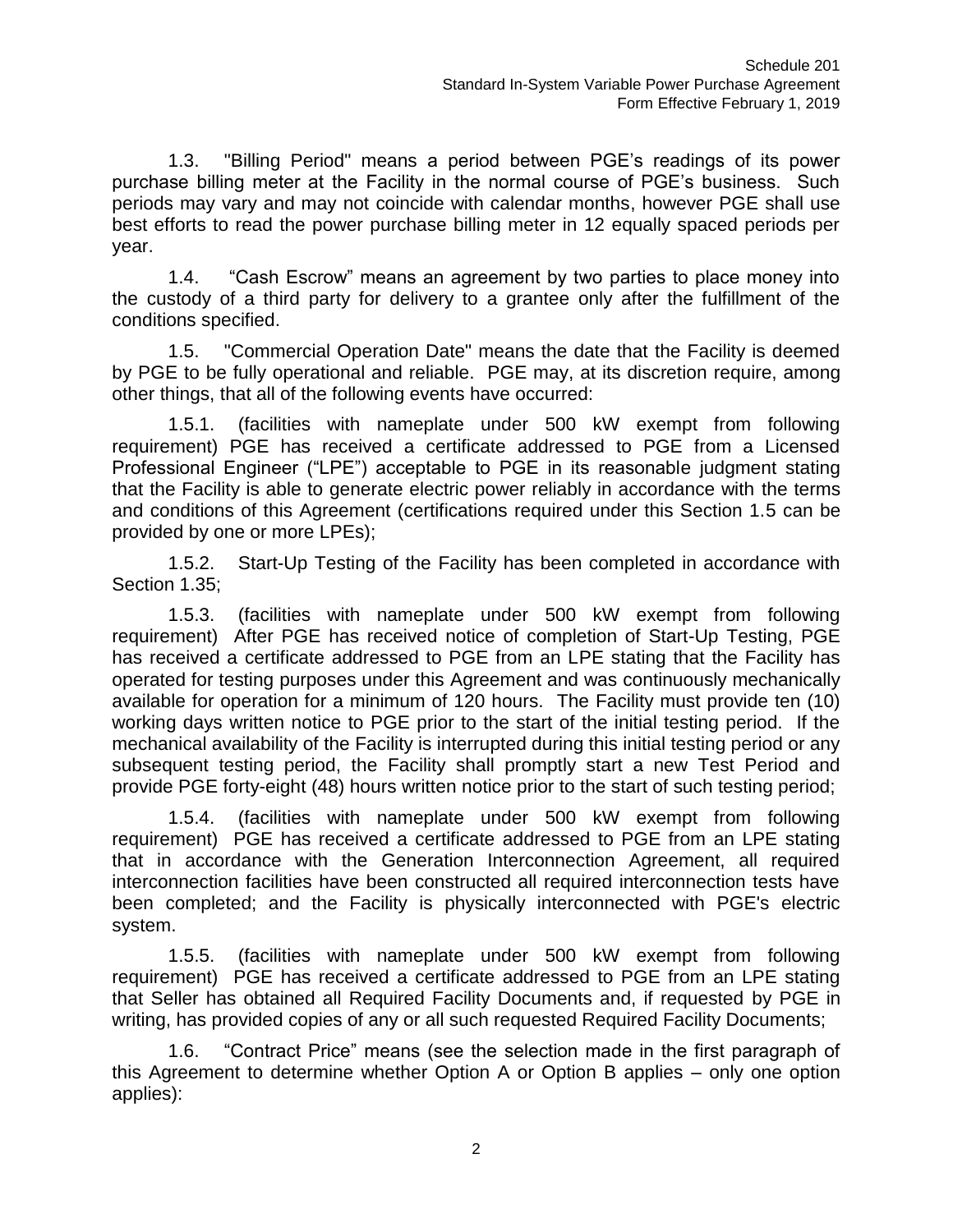**Option A:** "Contract Price" means the applicable price, including on-peak and off-peak prices, as specified in the Schedule. For the first 15 years measured from the date in Section 2.2.2, the Contract Price will be the Standard Fixed Price Option under the Schedule; thereafter and for the remainder of the Term, the Contract Price will be equal to the Mid-C Index Price.

**Option B:** "Contract Price" means: (i) the negotiated price, including on-peak and off-peak prices, as specified in Exhibit E; or (ii) the Mid C Index Price. For the first 15 years measured from the date in Section 2.2.2, the Contract Price will be the negotiated price specified in Exhibit E; thereafter and for the remainder of the Term, the Contract Price will be equal to the Mid-C Index Price. The negotiated price established in Exhibit E is not necessarily the same as the Standard Fixed Price Option or the Renewable Fixed Price Option established in the Schedule.

1.7. "Contract Year" means each twelve (12) month period commencing upon the Commercial Operation Date or its anniversary during the Term, except the final contract year will be the period from the last anniversary of the Commercial Operation Date during the Term until the end of the Term.

1.8. "Effective Date" has the meaning set forth in Section 2.1.

1.9. "Environmental Attributes" shall mean any and all claims, credits, benefits, emissions reductions, offsets, and allowances, howsoever entitled, resulting from the avoidance of the emission of any gas, chemical or other substance to the air, soil or water. Environmental Attributes include but are not limited to: (1) any avoided emissions of pollutants to the air, soil or water such as (subject to the foregoing) sulfur oxides (SOx), nitrogen oxides (NOx), carbon monoxide (CO), and other pollutants; and (2) any avoided emissions of carbon dioxide (CO2), methane (CH4), and other greenhouse gasses (GHGs) that have been determined by the United Nations Intergovernmental Panel on Climate Change to contribute to the actual or potential threat of altering the Earth's climate by trapping heat in the atmosphere.

1.10. "Facility" has the meaning set forth in the Recitals.

1.11. "Generation Interconnection Agreement" means the generation interconnection agreement to be entered into separately between Seller and PGE, providing for the construction, operation, and maintenance of interconnection facilities required to accommodate deliveries of Seller's Net Output.

1.12. "Generation Unit" means each separate electrical generator that contributes towards Nameplate Capacity Rating included on Exhibit A. For solar facilities, a generating unit is a complete solar electrical generation system within the Facility that is able to generate and deliver energy to the Point of Delivery independent of other Generation Units within the same Facility.

1.13. "Letter of Credit" means an engagement by a bank or other person made at the request of a customer that the issuer will honor drafts or other demands for payment upon compliance with the conditions specified in the letter of credit.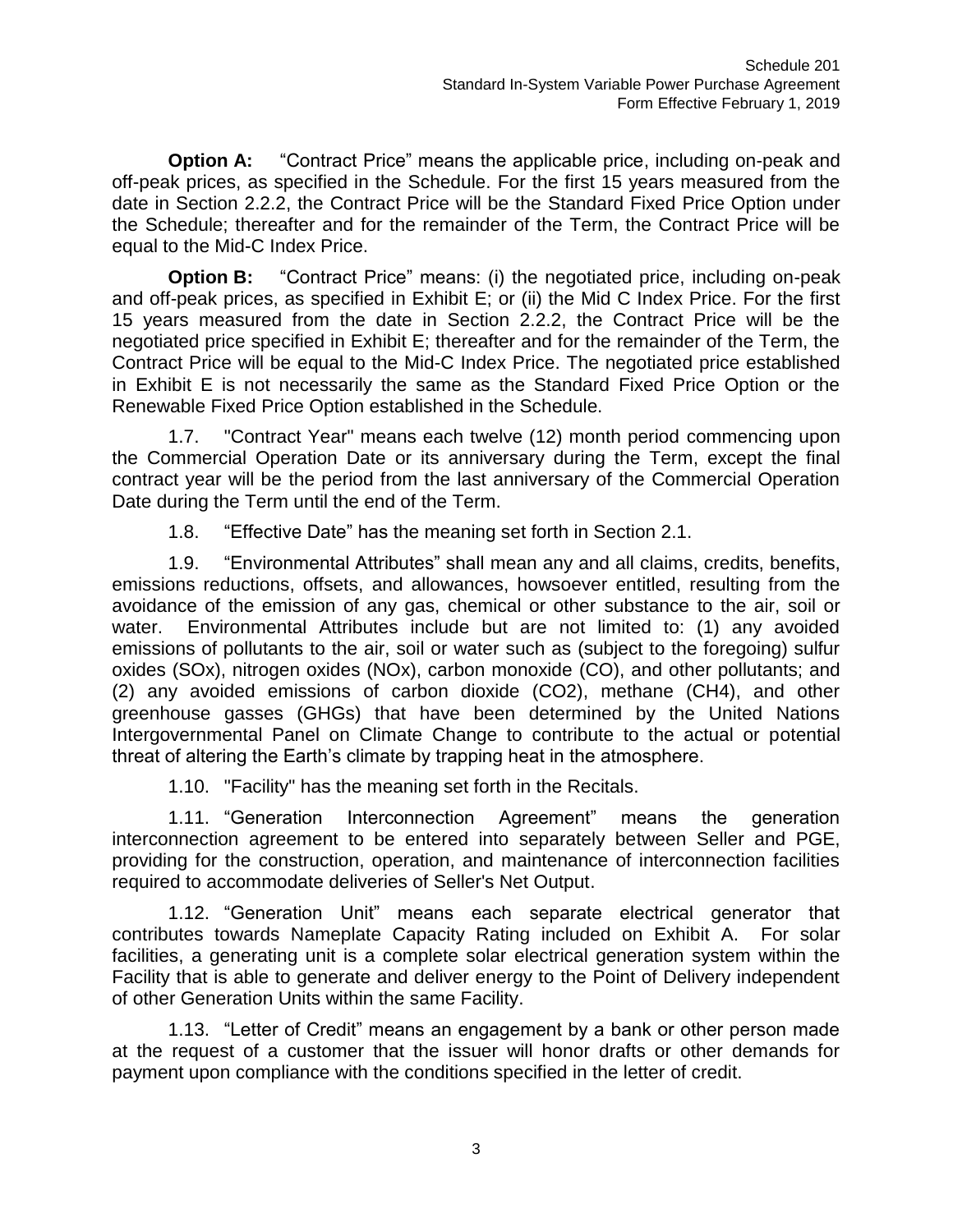1.14. "Licensed Professional Engineer" or "LPE" means a person who is licensed to practice engineering in the state where the Facility is located, who has no economic relationship, association, or nexus with the Seller, and who is not a representative of a consulting engineer, contractor, designer or other individual involved in the development of the Facility, or of a manufacturer or supplier of any equipment installed in the Facility. Such Licensed Professional Engineer shall be licensed in an appropriate engineering discipline for the required certification being made and be acceptable to PGE in its reasonable judgment.

1.15. "Lost Energy" means ((the Guarantee of Mechanical Availability as set forth in 3.1.10 / MAP) X Net Output for a Calendar Year) – Net Output for the Calendar Year. Lost Energy shall be zero unless the result of the calculation in this subsection results in a positive number.

1.16. "Lost Energy Value" means Lost Energy X the excess of the annual timeweighted average Mid-C Index Price for On-Peak and Off-Peak Hours over the timeweighted average Contract Price for On-Peak and Off-Peak Hours for the corresponding time period, (provided that such excess shall not exceed the Contract Price and further provided that Lost Energy is deemed to be zero prior to reaching the Commercial Operation Date) plus any reasonable costs incurred by PGE to purchase replacement power and/or transmission to deliver the replacement power to the Point of Delivery..(For Start-Up Lost Energy Value see 1.34).

1.17. "Mechanical Availability Percentage" or "MAP" shall mean that percentage for any Contract Year for the Facility calculated in accordance with the following formula:

MAP = 100 X (Operational Hours) /(Base Hours X Number of Units)

1.18. "Mid-C Index Price" means the Day Ahead Intercontinental Exchange ("ICE") index price for the bilateral OTC market for energy at the Mid-C Physical for Average On Peak Power and Average Off Peak Power found on the following website: <https://www.theice.com/products/OTC/Physical-Energy/Electricity>. In the event ICE no longer publishes this index, PGE and the Seller agree to select an alternative successor index representative of the Mid-C trading hub.

1.19. "Nameplate Capacity Rating" means the maximum capacity of the Facility as stated by the manufacturer, expressed in kW, which shall not exceed 10,000 kW.

1.20. "Net Dependable Capacity" means the maximum capacity the Facility can sustain over a specified period modified for seasonal limitations, if any, and reduced by the capacity required for station service or auxiliaries.

1.21. "Net Output" means all energy expressed in kWhs produced by the Facility, less station and other onsite use and less transformation and transmission losses. Net Output does not include any environmental attributes.

1.22. "Number of Units" means the number of Generation Units in the Facility described in Exhibit A.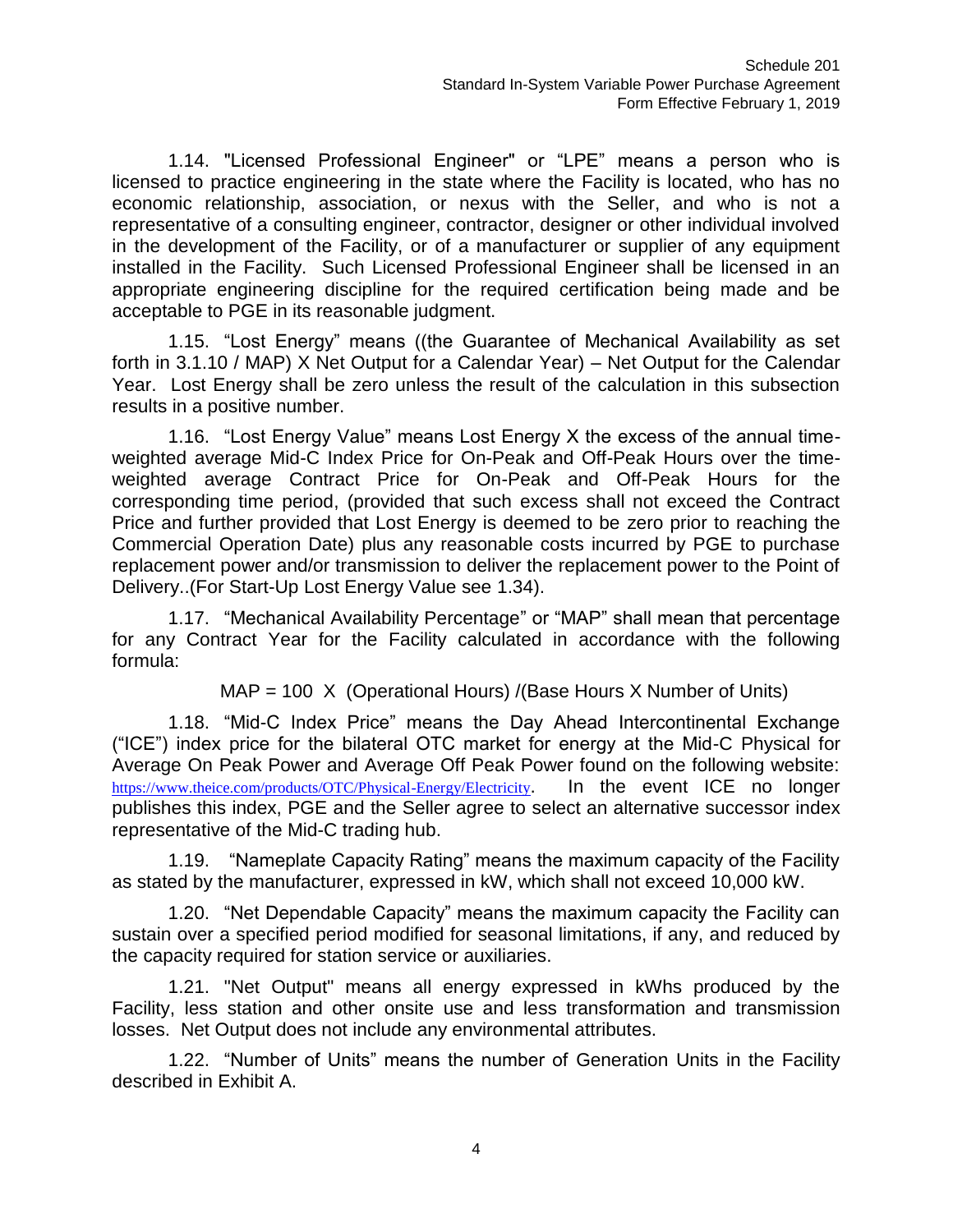1.23. "Off-Peak Hours" has the meaning provided in the Schedule.

1.24. "On-Peak Hours" has the meaning provided in the Schedule.

1.25. "Operational Hours" for the Facility means the total across all Generation Units of the number of hours each of the Facility's Generation Units are potentially capable of producing power at its Nameplate Capacity Rating regardless of actual weather, season and time of day or night, without any mechanical operating constraint or restriction, and potentially capable of delivering such power to the Point of Delivery in a Contract Year. During up to, but not more than, 200 hours of Planned Maintenance during a Contract Year for each Generation Unit and hours during which an event of Force Majeure exists, a Generation Unit shall be considered potentially capable of delivering such power to the Point of Delivery. For example, in the absence of any Planned Maintenance beyond 200 hours on any Generation Unit or Event of Force Majeure, the Operational Hours for a wind farm with 5 separate two MW turbines would be 43,800 for a Contract Year.

1.26. "Planned Maintenance" means outages scheduled 90 days in advance, with PGE's prior written consent, which shall not be unreasonably withheld.

1.27. "Point of Delivery" means the high side of the generation step up transformer(s) located at the point of interconnection between the Facility and PGE's distribution or transmission system, as specified in the Generation Interconnection Agreement.

1.28. "Pre-Commercial Operation Date Minimum Net Output" shall mean, unless such MWh is specifically set forth by Seller in Exhibit A, an amount in MWh equal to seventy-five percent (75%) of the Nameplate Capacity Rating X thirty percent (30%) for a wind or other renewable QF or fifty percent (50%) for a solar QF X (whole months since the date selected in Section 2.2.1 / 12)  $\times$  (8760 hours – 200 hours (assumed Planned Maintenance)) for each month. If Seller has provided specific expected monthly Net Output amounts for the Facility in Exhibit A, "Pre-Commercial Operation Date Minimum Net Output" shall mean seventy-five (75%) X expected Net Output set forth in Exhibit A for each month.

1.29. "Prime Rate" means the publicly announced prime rate or reference rate for commercial loans to large businesses with the highest credit rating in the United States in effect from time to time quoted by Citibank, N.A. If a Citibank, N.A. prime rate is not available, the applicable Prime Rate shall be the announced prime rate or reference rate for commercial loans in effect from time to time quoted by a bank with \$10 billion or more in assets in New York City, N.Y., selected by the Party to whom interest based on the prime rate is being paid.

1.30. "Prudent Electrical Practices" means those practices, methods, standards and acts engaged in or approved by a significant portion of the electric power industry in the Western Electricity Coordinating Council that at the relevant time period, in the exercise of reasonable judgment in light of the facts known or that should reasonably have been known at the time a decision was made, would have been expected to accomplish the desired result in a manner consistent with good business practices,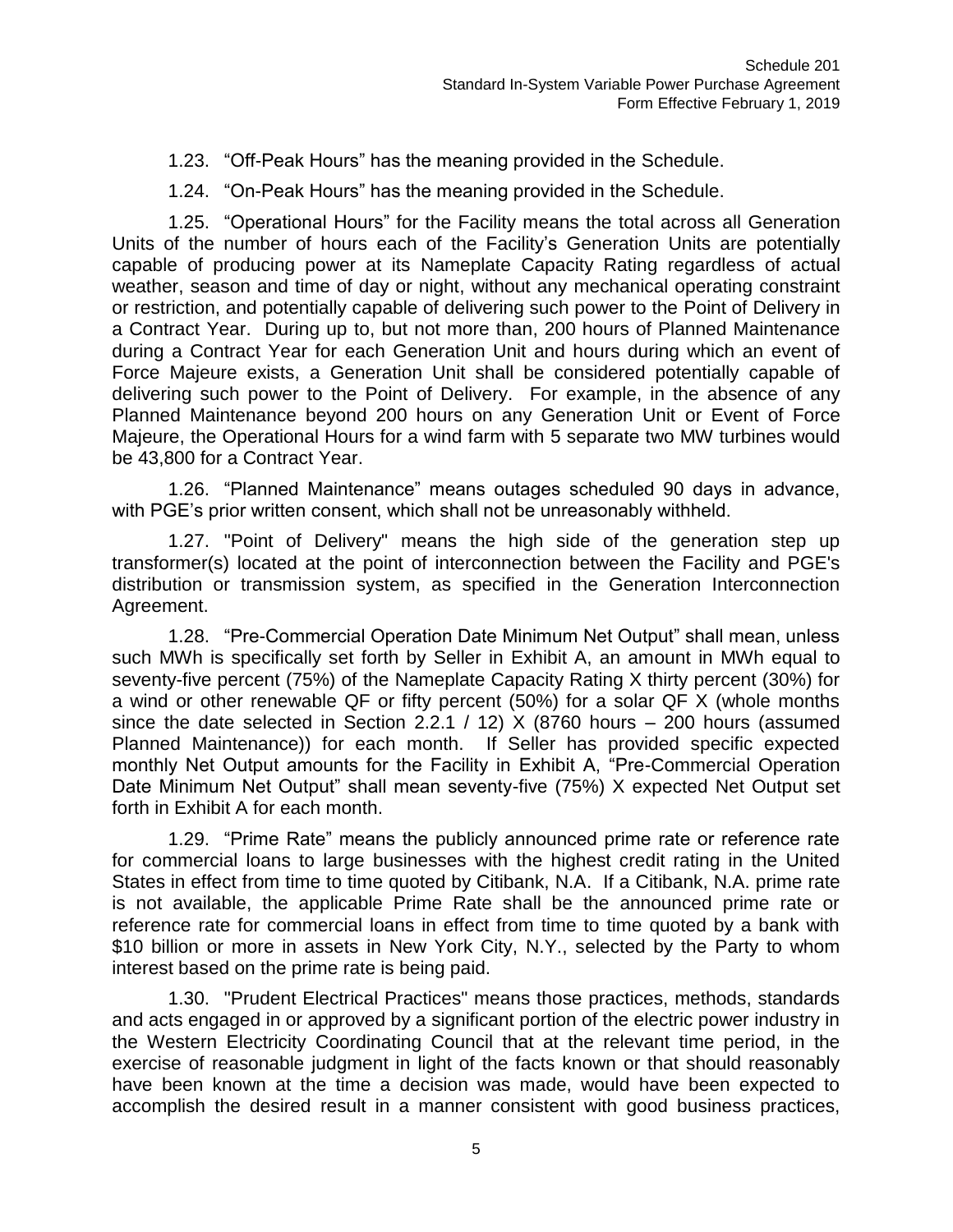reliability, economy, safety and expedition, and which practices, methods, standards and acts reflect due regard for operation and maintenance standards recommended by applicable equipment suppliers and manufacturers, operational limits, and all applicable laws and regulations. Prudent Electrical Practices are not intended to be limited to the optimum practice, method, standard or act to the exclusion of all others, but rather to those practices, methods and acts generally acceptable or approved by a significant portion of the electric power generation industry in the relevant region, during the relevant period, as described in the immediate preceding sentence.

1.31. "Required Facility Documents" means all licenses, permits, authorizations, and agreements necessary for construction, operation, interconnection, and maintenance of the Facility including without limitation those set forth in Exhibit B.

1.32. Schedule" shall mean PGE Schedule 201 filed with the Oregon Public Utilities Commission ("Commission") in effect on the Effective Date of this Agreement and attached hereto as Exhibit D, the terms of which are hereby incorporated by reference.

1.33. "Senior Lien" means a prior lien which has precedence as to the property under the lien over another lien or encumbrance.

1.34. "Start-Up Lost Energy Value" means for the period after the date specified in Section 2.2.2 but prior to achievement of the Commercial Operation Date: zero, unless the Net Output is less than the pro-rated Pre-Commercial Operation Date Minimum Net Output for the applicable delay period, and the time-weighted average of the delay period's Mid-C Index Price for On-Peak Hours and Off-Peak Hours is greater than the time-weighted average of the delay period's Contract Price for On-Peak Hours and Off-Peak Hours, in which case Startup Lost Energy Value equals: (pro-rated Pre-Commercial Operation Date Minimum Net Output for the applicable period - Net Output for the applicable period) X (the lower of: the time-weighted average of the Contract Price for On-Peak hours and Off-Peak Hours during the applicable period; or (the timeweighted average of the Mid-C Index Price for On-Peak Hours and Off-Peak Hours during the applicable period – the time-weighted average of the Contract Price for On-Peak Hours and Off-Peak Hours during the applicable period)). The time-weighted average in this section will reflect the relative proportions of On-Peak Hours and Off-Peak Hours in each day.

1.35. "Start-Up Testing" means the completion of applicable required factory and start-up tests as set forth in Exhibit C.

1.36. "Step-in Rights" means the right of one party to assume an intervening position to satisfy all terms of an agreement in the event the other party fails to perform its obligations under the agreement.

1.37. "Term" shall mean the period beginning on the Effective Date and ending on the Termination Date.

1.38. "Test Period" shall mean a period of sixty (60) days or a commercially reasonable period determined by the Seller.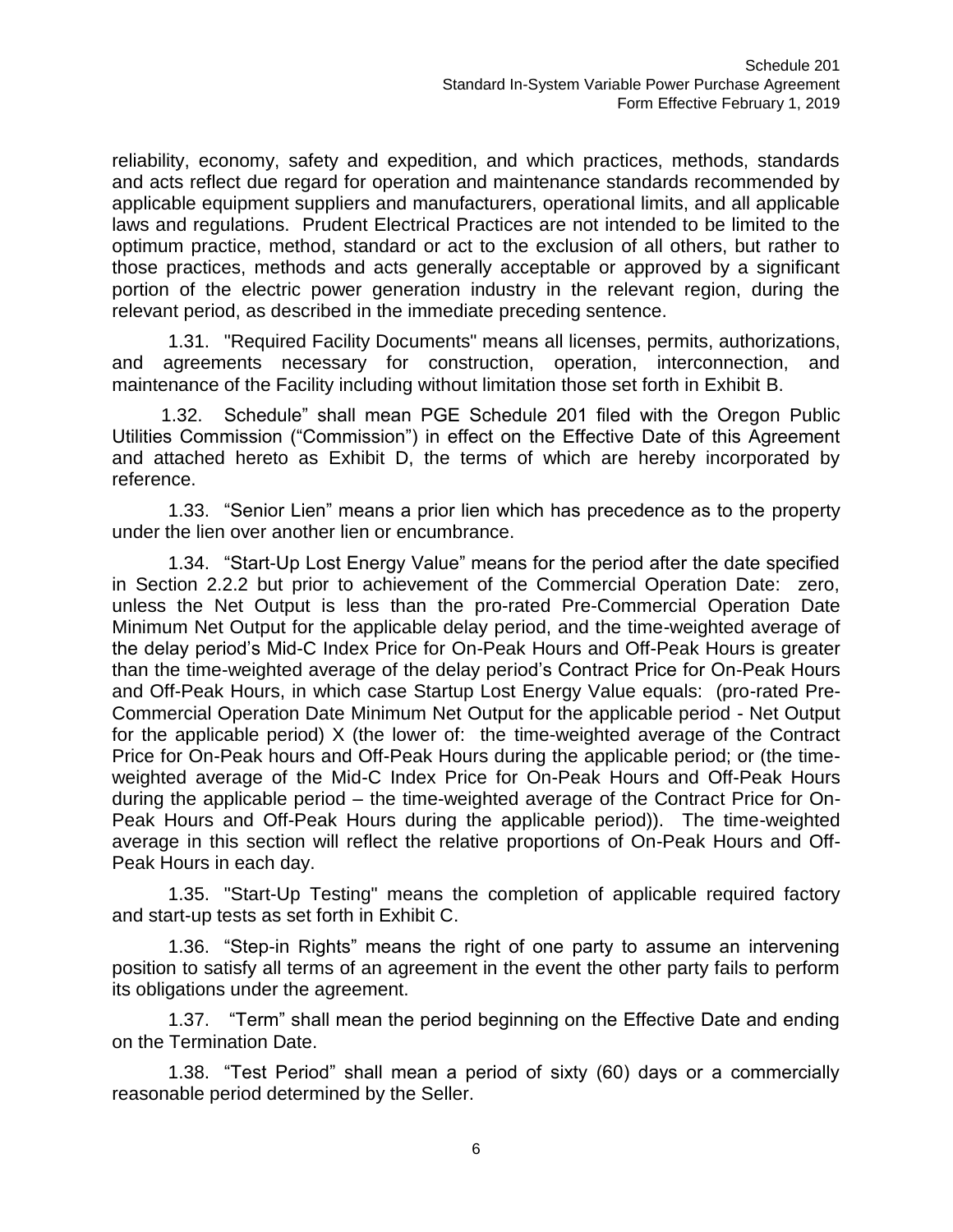References to Recitals, Sections, and Exhibits are to be the recitals, sections and exhibits of this Agreement.

#### SECTION 2: TERM; COMMERCIAL OPERATION DATE

2.1. This Agreement shall become effective upon execution by both Parties ("Effective Date").

2.2. Time is of the essence of this Agreement, and Seller's ability to meet certain requirements prior to the Commercial Operation Date and to complete all requirements to establish the Commercial Operation Date is critically important. Therefore,

2.2.1 By \_\_\_\_\_\_\_\_ [*date to be determined by the Seller*] Seller shall begin initial deliveries of Net Output; and

2.2.2 By \_\_\_\_\_\_\_\_ [*date to be determined by the Seller subject to Section 2.2.3 below*] Seller shall have completed all requirements under Section 1.5 and shall have established the Commercial Operation Date.

2.2.3 Unless the Parties agree in writing that a later Commercial Operation Date is reasonable and necessary, the Commercial Operation Date shall be no more than three (3) years from the Effective Date. PGE will not unreasonably withhold agreement to a Commercial Operation Date that is more than three (3) years from the Effective date if the Seller has demonstrated that a later Commercial Operation Date is reasonable and necessary.

2.3. This Agreement shall terminate on \_\_\_\_\_\_\_\_\_, \_\_\_\_ [*date to be chosen by Seller but not to exceed 20 years from the date contained in Section 2.2.2*], or the date the Agreement is terminated in accordance with Section 9 or 11, whichever is earlier ("Termination Date").

### SECTION 3: REPRESENTATIONS AND WARRANTIES

3.1. Seller and PGE represent, covenant, and warrant as follows:

 $\overline{\phantom{a}}$  , where  $\overline{\phantom{a}}$ 

3.1.1. Seller warrants it is a \_\_\_\_\_\_\_\_\_\_\_\_\_ duly organized under the laws of

3.1.2. Seller warrants that the execution and delivery of this Agreement does not contravene any provision of, or constitute a default under, any indenture, mortgage, or other material agreement binding on Seller or any valid order of any court, or any regulatory agency or other body having authority to which Seller is subject.

3.1.3. Seller warrants that the Facility is and shall for the Term of this Agreement continue to be a "Qualifying Facility" ("QF") as that term is defined in the version of 18 C.F.R. Part 292 in effect on the Effective Date. Seller has provided the appropriate QF certification, which may include a Federal Energy Regulatory Commission ("FERC") self-certification to PGE prior to PGE's execution of this Agreement. At any time during the Term of this Agreement, PGE may require Seller to provide PGE with evidence satisfactory to PGE in its reasonable discretion that the Facility continues to qualify as a QF under all applicable requirements.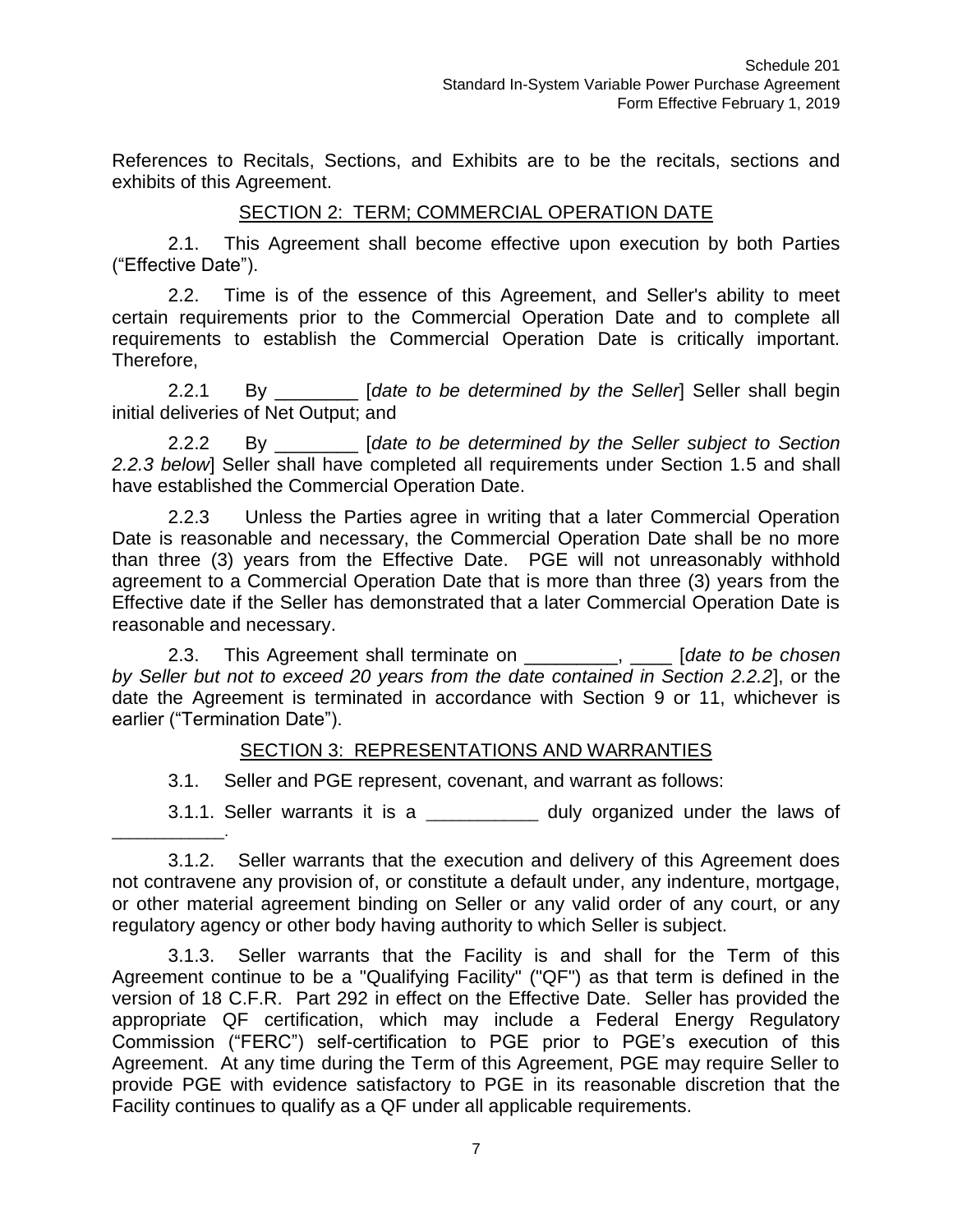3.1.4. Seller warrants that it has not within the past two (2) years been the debtor in any bankruptcy proceeding, and Seller is and will continue to be for the Term of this Agreement current on all of its financial obligations.

3.1.5. Seller warrants that during the Term of this Agreement, all of Seller's right, title and interest in and to the Facility shall be free and clear of all liens and encumbrances other than liens and encumbrances arising from third-party financing of the Facility other than workers', mechanics', suppliers' or similar liens, or tax liens, in each case arising in the ordinary course of business that are either not yet due and payable or that have been released by means of a performance bond acceptable to PGE posted within eight (8) calendar days of the commencement of any proceeding to foreclose the lien.

3.1.6. Seller warrants that it will design and operate the Facility consistent with Prudent Electrical Practices.

3.1.7. Seller warrants that the Facility has a Nameplate Capacity Rating not greater than 10,000 kW.

3.1.8. Seller warrants that Net Dependable Capacity of the Facility is \_\_\_\_\_\_\_\_\_\_\_\_ kW.

3.1.9. Seller estimates that the average annual Net Output to be delivered by the Facility to PGE is The Sulowatt-hours ("kWh"), which amount PGE will include in its resource planning.

3.1.10. Seller represents and warrants that the Facility shall achieve the following Mechanical Availability Percentages ("Guarantee of Mechanical Availability"):

3.1.10.1 Ninety percent (90%) beginning in the first Contract Year and extending through the Term for the Facility, if the Facility was operational and sold electricity to PGE or another buyer prior to the Effective Date of this Agreement; or

3.1.10.2 Ninety percent (90%) beginning in Contract Year three and extending throughout the remainder of the Term.

3.1.10.3 Annually, within 90 days of the end of each Contract Year, Seller shall send to PGE a detailed written report demonstrating and providing evidence of the actual MAP for the previous Contract Year.

3.1.10.4 Seller's failure to meet the Guarantee of Mechanical Availability in a Calendar Year shall result in damages payable to PGE by Seller equal to the Lost Energy Value. PGE shall bill Seller for such damages in accordance with Section 7.

3.1.11. Seller will deliver from the Facility to PGE at the Point of Delivery Net Output not to exceed a maximum of \_\_\_\_\_\_\_ kWh of Net Output during each Contract Year ("Maximum Net Output").

3.1.12. By the Commercial Operation Date, Seller has entered into a Generation Interconnection Agreement for a term not less than the term of this Agreement.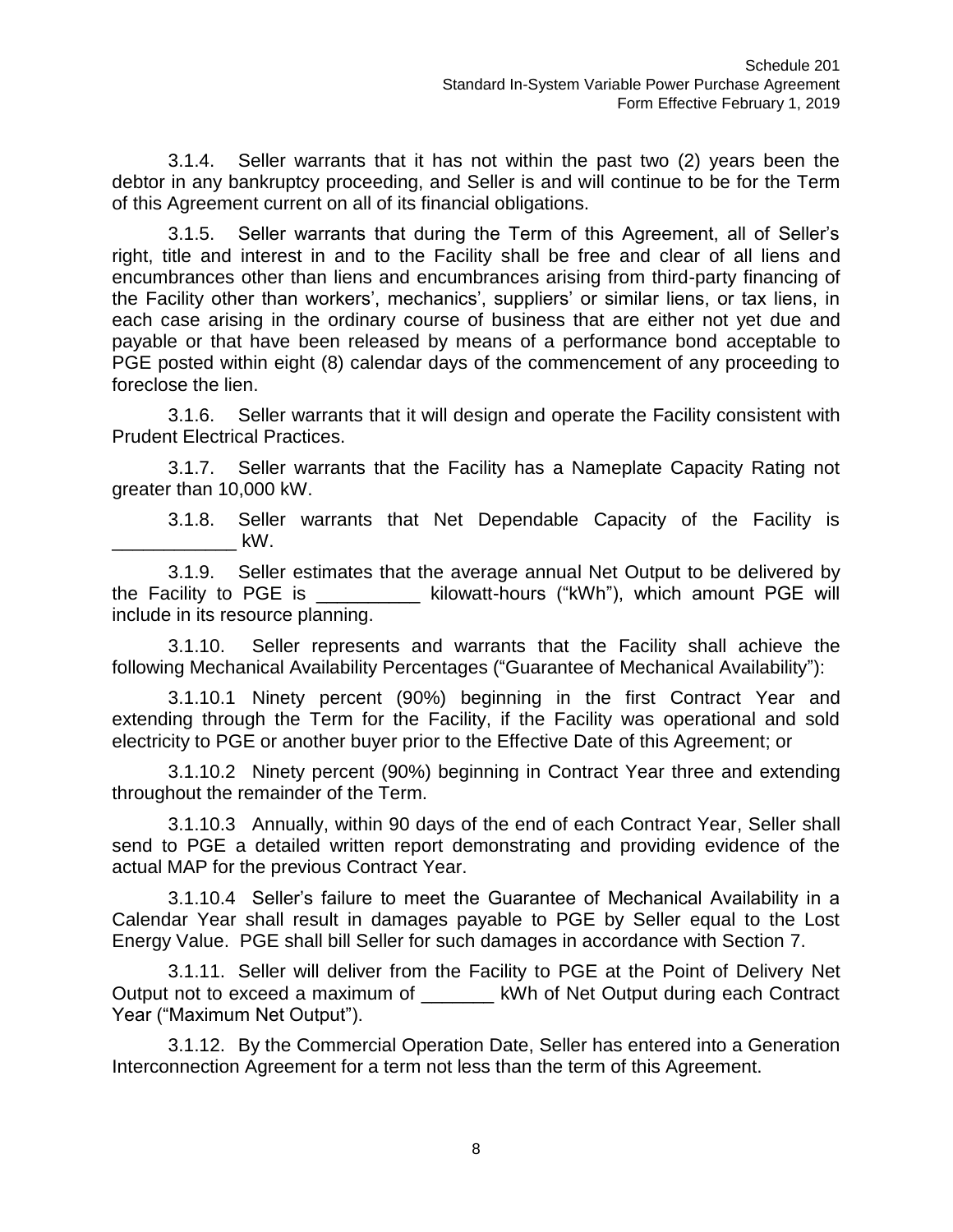3.1.13. PGE warrants that it has not within the past two (2) years been the debtor in any bankruptcy proceeding, and PGE is and will continue to be for the Term of this Agreement current on all of its financial obligations.

3.1.14. (See the selection made in the first paragraph of this Agreement to determine whether Option A or Option B applies – only one option applies):

**Option A:** Seller warrants that (i) the Facility satisfies the eligibility requirements for the Standard Fixed Price Option specified in the section of PGE's Schedule entitled "Definition of a Small Cogeneration Facility or Small Power Production Facility Eligible to Receive the Standard Fixed Price Option or the Renewable Fixed Price Option under the Standard PPA" and (ii) Seller will not make any changes in its ownership, control or management during the term of this Agreement that would cause it to not be in compliance with the eligibility requirements for the Standard Fixed Price Option specified in the section of PGE's Schedule entitled "Definition of a Small Cogeneration Facility or Small Power Production Facility Eligible to Receive the Standard Fixed Price Option or the Renewable Fixed Price Option under the Standard PPA." Seller will provide, upon request by PGE not more frequently than every 36 months, such documentation and information as may be reasonably required to establish Seller's continued compliance with such Definition. PGE agrees to take reasonable steps to maintain the confidentiality of any portion of the above-described documentation and information that the Seller identifies as confidential except PGE will provide all such confidential information to the Public Utility Commission of Oregon upon the Commission's request.

**Option B:** Seller warrants that (i) the Facility satisfies the eligibility requirements for a Standard PPA specified in the section of PGE's Schedule entitled "Definition of a Small Cogeneration Facility or Small Power Production Facility Eligible to Receive the Standard Fixed Price Option or the Renewable Fixed Price Option under the Standard PPA" and (ii) Seller will not make any changes in its ownership, control or management during the term of this Agreement that would cause it to not be in compliance with the eligibility requirements for a Standard PPA specified in the section of PGE's Schedule entitled "Definition of a Small Cogeneration Facility or Small Power Production Facility Eligible to Receive the Standard Fixed Price Option or the Renewable Fixed Price Option under the Standard PPA." Seller will provide, upon request by PGE not more frequently than every 36 months, such documentation and information as may be reasonably required to establish Seller's continued compliance with such Definition. PGE agrees to take reasonable steps to maintain the confidentiality of any portion of the above-described documentation and information that the Seller identifies as confidential except PGE will provide all such confidential information to the Public Utility Commission of Oregon upon the Commission's request.

# SECTION 4: DELIVERY OF POWER AND PRICE

4.1. Commencing on the Effective Date and continuing through the Term of this Agreement, Seller shall sell to PGE the entire Net Output delivered from the Facility at the Point of Delivery.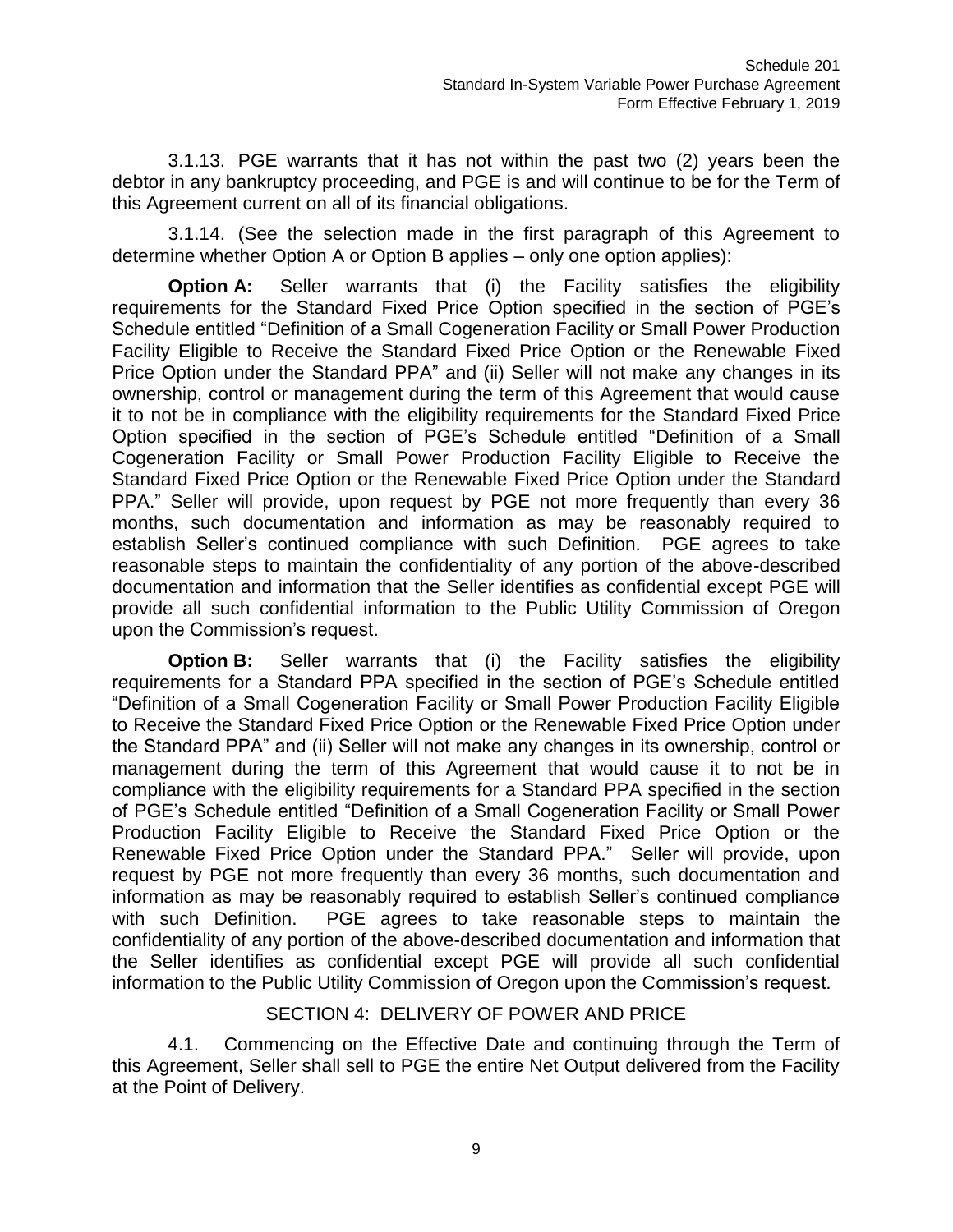4.2. PGE shall pay Seller the Contract Price for all delivered Net Output.

4.3. (See the selection made in the first paragraph of this Agreement to determine whether Option A or Option B applies – only one option applies):

**Option A:** Upon completion of construction of the Facility, Seller shall provide PGE an As-built Supplement to specify the actual Facility as built. Seller shall not increase the Nameplate Capacity Rating above that specified in Exhibit A or increase the ability of the Facility to deliver Net Output in quantities in excess of the Net Dependable Capacity, or the Maximum Net Output as described in Section 3.1.11 above, through any means including, but not limited to, replacement, modification, or addition of existing equipment, except with prior written notice to PGE. In the event Seller increases the Nameplate Capacity Rating of the Facility pursuant to this section to no more than 3,000 kW (if the Facility produces Net Output through solar generation), or to no more than 10,000 kW (if the Facility does not produce Net Output through solar generation), PGE shall pay the Contract Price for the additional delivered Net Output. In the event Seller increases the Nameplate Capacity Rating of the Facility to greater than 3,000 kW and the Facility produces Net Output through solar generation, then Seller shall be required to enter into a new power purchase agreement for all delivered Net Output proportionally related to the increase of Nameplate Capacity above 3,000 kW. In the event Seller increases the Nameplate Capacity Rating of the Facility to greater than 3,000 kW but no greater than 10,000 kW and the Facility produces Net Output through solar generation, the new power purchase agreement will be (at Seller's choice) either a standard (Schedule 201) power purchase agreement or a negotiated (Schedule 202) power purchase agreement and neither option is eligible for Schedule 201 prices. In the event the Seller increases the Nameplate Capacity Rating to greater than 10,000 kW and the Facility produces Net Output through solar generation, then Seller shall be required to enter into a new negotiated (Schedule 202) power purchase agreement for all delivered Net Output proportionally related to the increase of Nameplate Capacity above 3,000 kW. In the event Seller increases the Nameplate Capacity Rating to greater than 10,000 kW and the Facility produces Net Output through means other than solar generation, then Seller shall be required to enter into a new negotiated (Schedule 202) power purchase agreement for all delivered Net Output proportionally related to the increase of Nameplate Capacity above 10,000 kW.

**Option B:** Upon completion of construction of the Facility, Seller shall provide PGE an As-built Supplement to specify the actual Facility as built. Seller shall not increase the Nameplate Capacity Rating above that specified in Exhibit A or increase the ability of the Facility to deliver Net Output in quantities in excess of the Net Dependable Capacity, or the Maximum Net Output as described in Section 3.1.11 above, through any means including, but not limited to, replacement, modification, or addition of existing equipment, except with prior written notice to PGE. In the event Seller increases the Nameplate Capacity Rating of the Facility to no more than 10,000 kW pursuant to this section, PGE shall pay the Contract Price for the additional delivered Net Output. In the event Seller increases the Nameplate Capacity Rating to greater than 10,000 kW, then Seller shall be required to enter into a new negotiated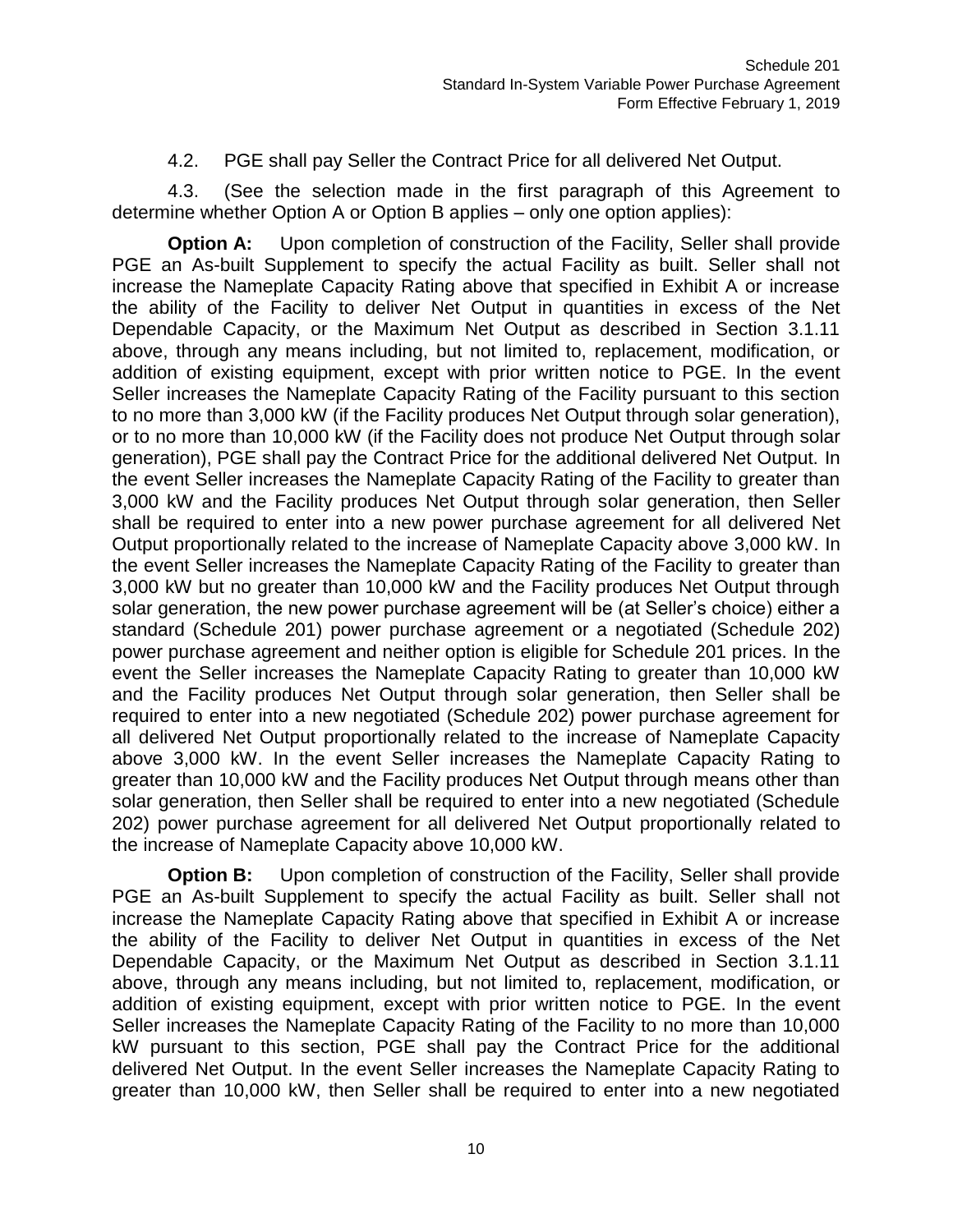(Schedule 202) power purchase agreement for all delivered Net Output proportionally related to the increase of Nameplate Capacity above 10,000 kW.

4.4. To the extent not otherwise provided in the Generation Interconnection Agreement, all costs associated with the modifications to PGE's interconnection facilities or electric system occasioned by or related to the interconnection of the Facility with PGE's system, or any increase in generating capability of the Facility, or any increase of delivery of Net Dependable Capacity from the Facility, shall be borne by Seller.

4.5. Seller may report under §1605(b) of the Energy Policy Act of 1992 or under any applicable program as belonging to Seller any of the Environmental Attributes produced with respect to the Facility, and PGE shall not report under such program that such Environmental Attributes belong to it.

## SECTION 5: OPERATION AND CONTROL

5.1. Seller shall operate and maintain the Facility in a safe manner in accordance with the Generation Interconnection Agreement, and Prudent Electrical Practices. PGE shall have no obligation to purchase Net Output from the Facility to the extent the interconnection of the Facility to PGE's electric system is disconnected, suspended or interrupted, in whole or in part, pursuant to the Generation Interconnection Agreement, or to the extent generation curtailment is required as a result of Seller's noncompliance with the Generation Interconnection Agreement. Seller is solely responsible for the operation and maintenance of the Facility. PGE shall not, by reason of its decision to inspect or not to inspect the Facility, or by any action or inaction taken with respect to any such inspection, assume or be held responsible for any liability or occurrence arising from the operation and maintenance by Seller of the Facility.

5.2. Seller agrees to provide sixty (60) days advance written notice of any scheduled maintenance that would require shut down of the Facility for any period of time.

5.3. If the Facility ceases operation for unscheduled maintenance, Seller immediately shall notify PGE of the necessity of such unscheduled maintenance, the time when such maintenance has occurred or will occur, and the anticipated duration of such maintenance. Seller shall take all reasonable measures and exercise its best efforts to avoid unscheduled maintenance, to limit the duration of such unscheduled maintenance, and to perform unscheduled maintenance during Off-Peak hours.

# SECTION 6: CREDITWORTHINESS

In the event Seller: a) is unable to represent or warrant as required by Section 3 that it has not been a debtor in any bankruptcy proceeding within the past two (2) years; b) becomes such a debtor during the Term; or c) is not or will not be current on all its financial obligations, Seller shall immediately notify PGE and shall promptly (and in no less than 10 days after notifying PGE) provide default security in an amount reasonably acceptable to PGE in one of the following forms: Senior Lien, Step-in Rights, a Cash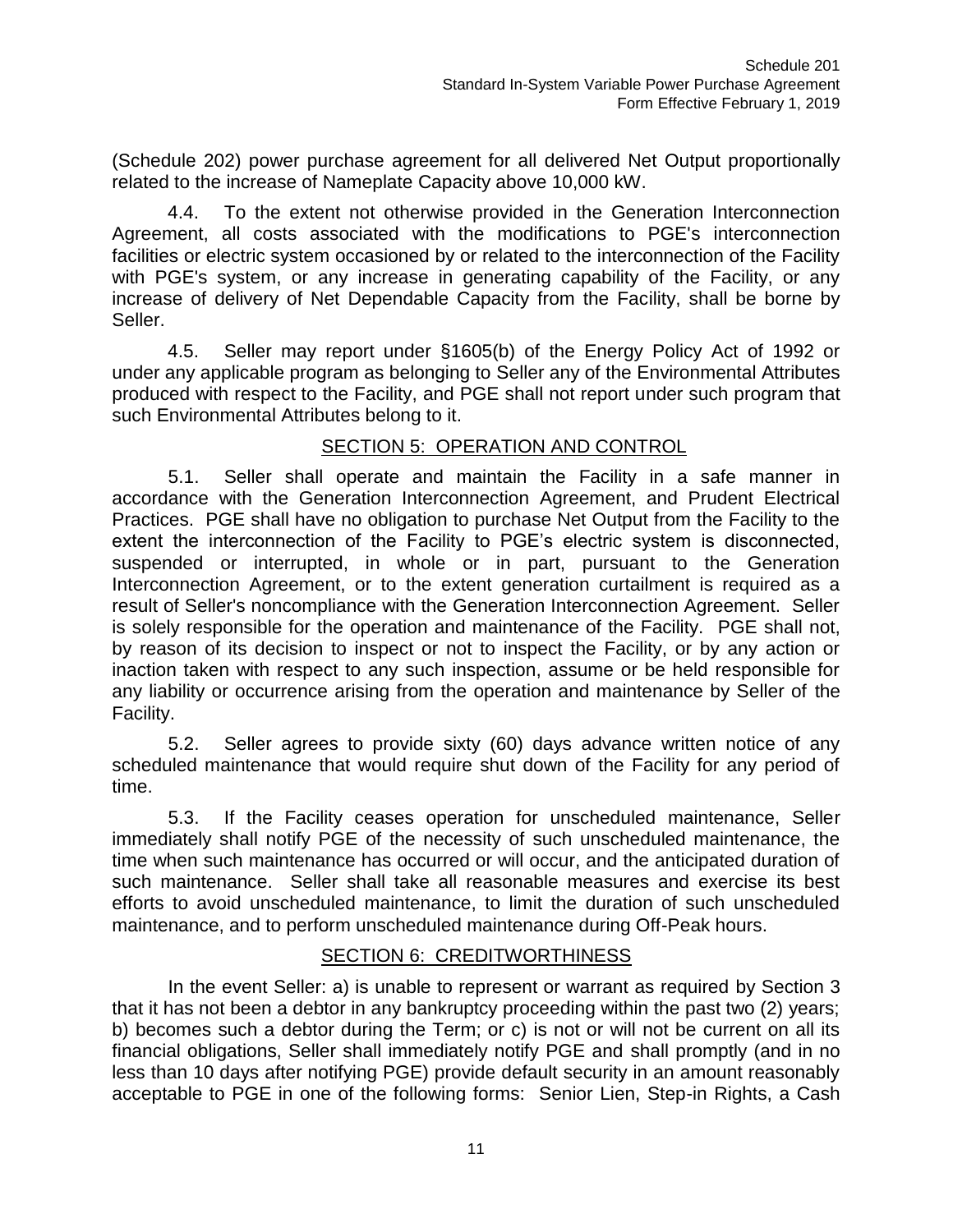Escrow or Letter of Credit. The amount of such default security that shall be acceptable to PGE shall be equal to: (annual On Peak Hours) X (On Peak Price – Off Peak Price) X (Net Dependable Capacity). Notwithstanding the foregoing, in the event Seller is not current on construction related financial obligations, Seller shall notify PGE of such delinquency and PGE may, in its discretion, grant an exception to the requirements to provide default security if the QF has negotiated financial arrangements with the construction loan lender that mitigate Seller's financial risk to PGE.

#### SECTION 7: METERING

7.1. PGE shall design, furnish, install, own, inspect, test, maintain and replace all metering equipment at Seller's cost and as required pursuant to the Generation Interconnection Agreement.

7.2. Metering shall be performed at the location and in a manner consistent with this Agreement and as specified in the Generation Interconnection Agreement. All Net Output purchased hereunder shall be adjusted to account for electrical losses, if any, between the point of metering and the Point of Delivery, so that the purchased amount reflects the net amount of power flowing into PGE's system at the Point of Delivery.

7.3. PGE shall periodically inspect, test, repair and replace the metering equipment as provided in the Generation Interconnection Agreement. If any of the inspections or tests discloses an error exceeding two (2%) percent of the actual energy delivery, either fast or slow, proper correction, based upon the inaccuracy found, shall be made of previous readings for the actual period during which the metering equipment rendered inaccurate measurements if that period can be ascertained. If the actual period cannot be ascertained, the proper correction shall be made to the measurements taken during the time the metering equipment was in service since last tested, but not exceeding three (3) months, in the amount the metering equipment shall have been shown to be in error by such test. Any correction in billings or payments resulting from a correction in the meter records shall be made in the next monthly billing or payment rendered. Such correction, when made, shall constitute full adjustment of any claim between Seller and PGE arising out of such inaccuracy of metering equipment.

7.4. To the extent not otherwise provided in the Generation Interconnection Agreement, all of PGE's costs relating to all metering equipment installed to accommodate Seller's Facility shall be borne by Seller.

# SECTION 8: BILLINGS, COMPUTATIONS AND PAYMENTS

8.1. On or before the thirtieth (30th) day following the end of each Billing Period, PGE shall send to Seller payment for Seller's deliveries of Net Output to PGE, together with computations supporting such payment. PGE may offset any such payment to reflect amounts owing from Seller to PGE pursuant to this Agreement, the Generation Interconnection Agreement, and any other agreement related to the Facility between the Parties or otherwise. On or before the thirtieth  $(30<sup>th</sup>)$  day following the end of each Contract Year, PGE shall bill for any Lost Energy Value accrued pursuant to this Agreement.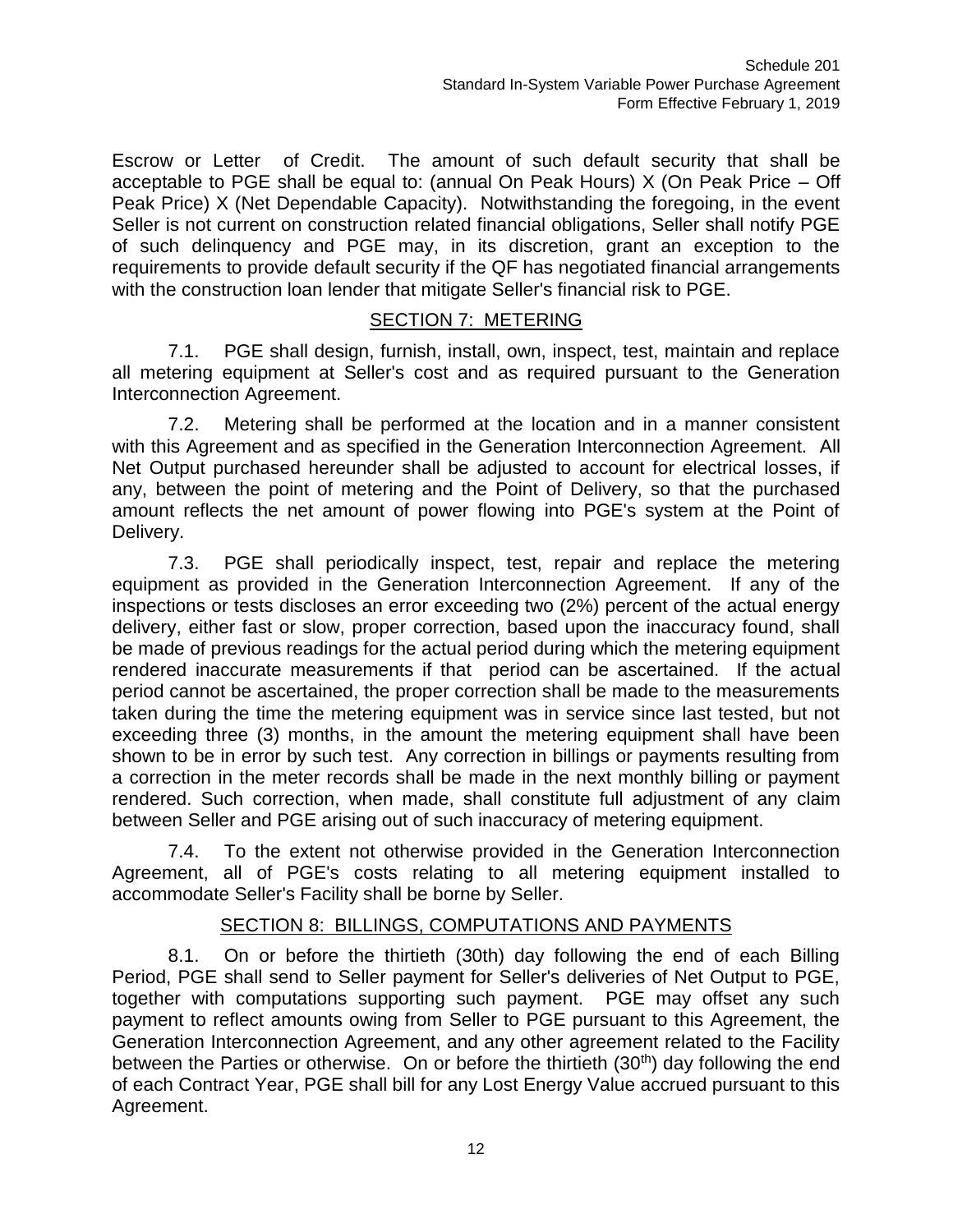8.2. Any amounts owing after the due date thereof shall bear interest at the Prime Rate plus two percent (2%) from the date due until paid; provided, however, that the interest rate shall at no time exceed the maximum rate allowed by applicable law.

# SECTION 9: DEFAULT, REMEDIES AND TERMINATION

9.1. In addition to any other event that may constitute a default under this Agreement, the following events shall constitute defaults under this Agreement:

9.1.1. Breach by Seller or PGE of a representation or warranty, except for Section 3.1.4, set forth in this Agreement.

9.1.2. Seller's failure to provide default security, if required by Section 6, prior to delivery of any Net Output to PGE or within 10 days of notice.

9.1.3. Seller's failure to meet the Guarantee of Mechanical Availability established in Section 3.1.10 for two consecutive Contract Years or Seller's failure to provide any written report required by that section.

9.1.4. If Seller is no longer a Qualifying Facility.

9.1.5. Failure of PGE to make any required payment pursuant to Section 8.1.

9.1.6. Seller's failure to meet the Commercial Operation Date.

9.2. In the event of a default under Section 9.1.6, PGE may provide Seller with written notice of default. Seller shall have one year in which to cure the default during which time the Seller shall pay PGE damages equal to the Lost Energy Value. If Seller is unable to cure the default, PGE may immediately terminate this Agreement as provided in Section 9.3. PGE's resource sufficiency/deficiency position shall have no bearing on PGE's right to terminate the Agreement under this Section 9.2.

9.3. In the event of a default under this Agreement, except as otherwise provided in this Agreement, the non-defaulting party may immediately terminate this Agreement at its sole discretion by delivering written notice to the other Party. In addition, the non-defaulting party may pursue any and all legal or equitable remedies provided by law or pursuant to this Agreement including damages related to the need to procure replacement power. A termination hereunder shall be effective upon the date of delivery of notice, as provided in Section 20. The rights provided in this Section 9 are cumulative such that the exercise of one or more rights shall not constitute a waiver of any other rights.

9.4. If this Agreement is terminated as provided in this Section 9 PGE shall make all payments, within thirty (30) days, that, pursuant to the terms of this Agreement, are owed to Seller as of the time of receipt of notice of default. PGE shall not be required to pay Seller for any Net Output delivered by Seller after such notice of default.

9.5. In the event PGE terminates this Agreement pursuant to this Section 9, and Seller wishes to again sell Net Output to PGE following such termination, PGE in its sole discretion may require that Seller shall do so subject to the terms of this Agreement, including but not limited to the Contract Price until the Term of this Agreement (as set forth in Section 2.3) would have run in due course had the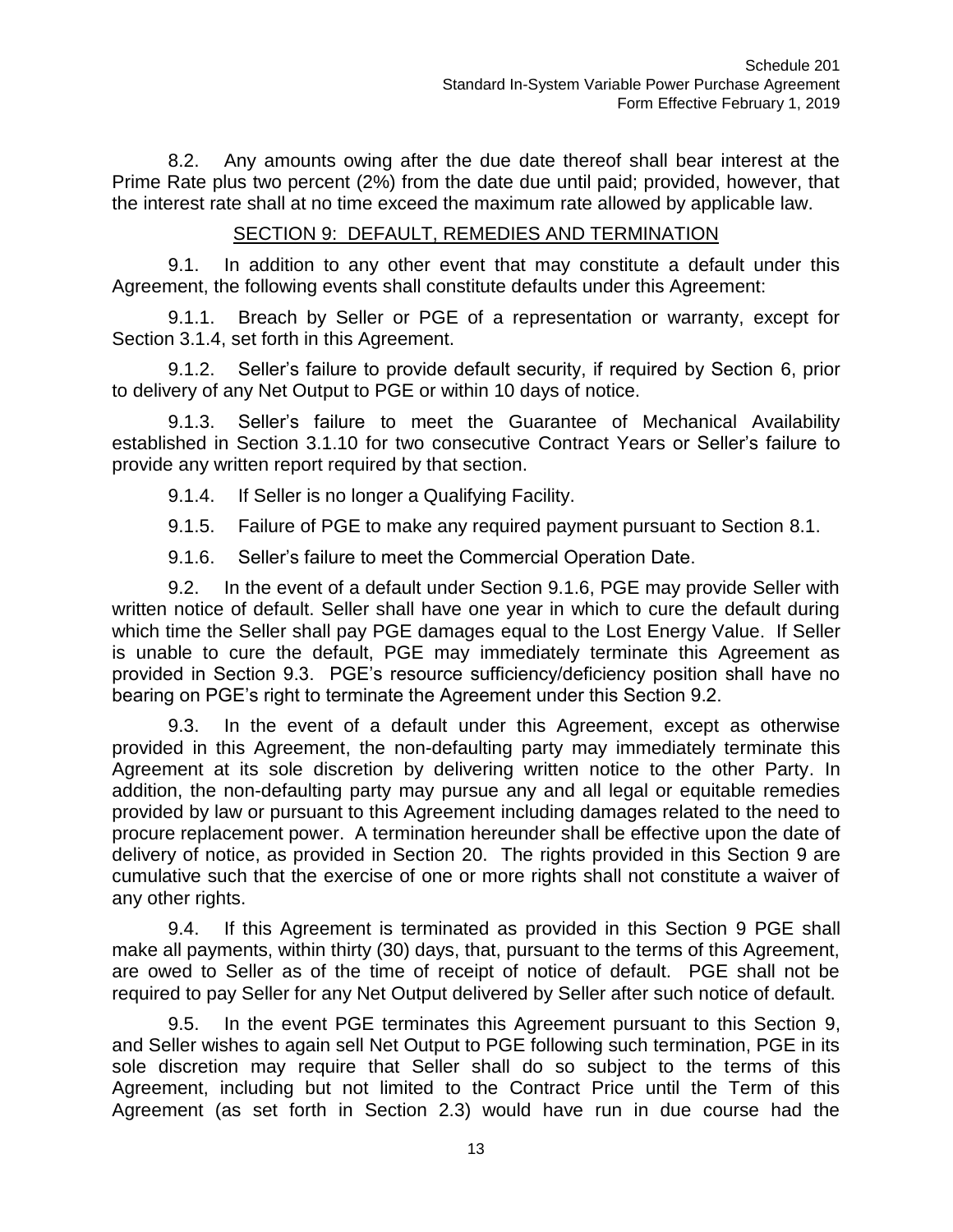Agreement remained in effect. At such time Seller and PGE agree to execute a written document ratifying the terms of this Agreement.

9.6. Sections 9.1, 9.4, 9.5, 10, and 19.2 shall survive termination of this Agreement.

#### SECTION 10: INDEMNIFICATION AND LIABILITY

10.1. Seller agrees to defend, indemnify and hold harmless PGE, its directors, officers, agents, and representatives against and from any and all loss, claims, actions or suits, including costs and attorney's fees, both at trial and on appeal, resulting from, or arising out of or in any way connected with Seller's delivery of electric power to PGE or with the facilities at or prior to the Point of Delivery, or otherwise arising out of this Agreement, including without limitation any loss, claim, action or suit, for or on account of injury, bodily or otherwise, to, or death of, persons, or for damage to, or destruction or economic loss of property belonging to PGE, Seller or others, excepting to the extent such loss, claim, action or suit may be caused by the negligence of PGE, its directors, officers, employees, agents or representatives.

10.2. PGE agrees to defend, indemnify and hold harmless Seller, its directors, officers, agents, and representatives against and from any and all loss, claims, actions or suits, including costs and attorney's fees, both at trial and on appeal, resulting from, or arising out of or in any way connected with PGE's receipt of electric power from Seller or with the facilities at or after the Point of Delivery, or otherwise arising out of this Agreement, including without limitation any loss, claim, action or suit, for or on account of injury, bodily or otherwise, to, or death of, persons, or for damage to, or destruction or economic loss of property belonging to PGE, Seller or others, excepting to the extent such loss, claim, action or suit may be caused by the negligence of Seller, its directors, officers, employees, agents or representatives.

10.3. Nothing in this Agreement shall be construed to create any duty to, any standard of care with reference to, or any liability to any person not a Party to this Agreement. No undertaking by one Party to the other under any provision of this Agreement shall constitute the dedication of that Party's system or any portion thereof to the other Party or to the public, nor affect the status of PGE as an independent public utility corporation or Seller as an independent individual or entity.

10.4. NEITHER PARTY SHALL BE LIABLE TO THE OTHER FOR SPECIAL, PUNITIVE, INDIRECT OR CONSEQUENTIAL DAMAGES, WHETHER ARISING FROM CONTRACT, TORT (INCLUDING NEGLIGENCE), STRICT LIABILITY OR OTHERWISE.

#### SECTION 11: INSURANCE

11.1. Prior to the connection of the Facility to PGE's electric system, provided such Facility has a design capacity of 200 kW or more, Seller shall secure and continuously carry for the Term hereof, with an insurance company or companies rated not lower than "B+" by the A. M. Best Company, insurance policies for bodily injury and property damage liability. Such insurance shall include provisions or endorsements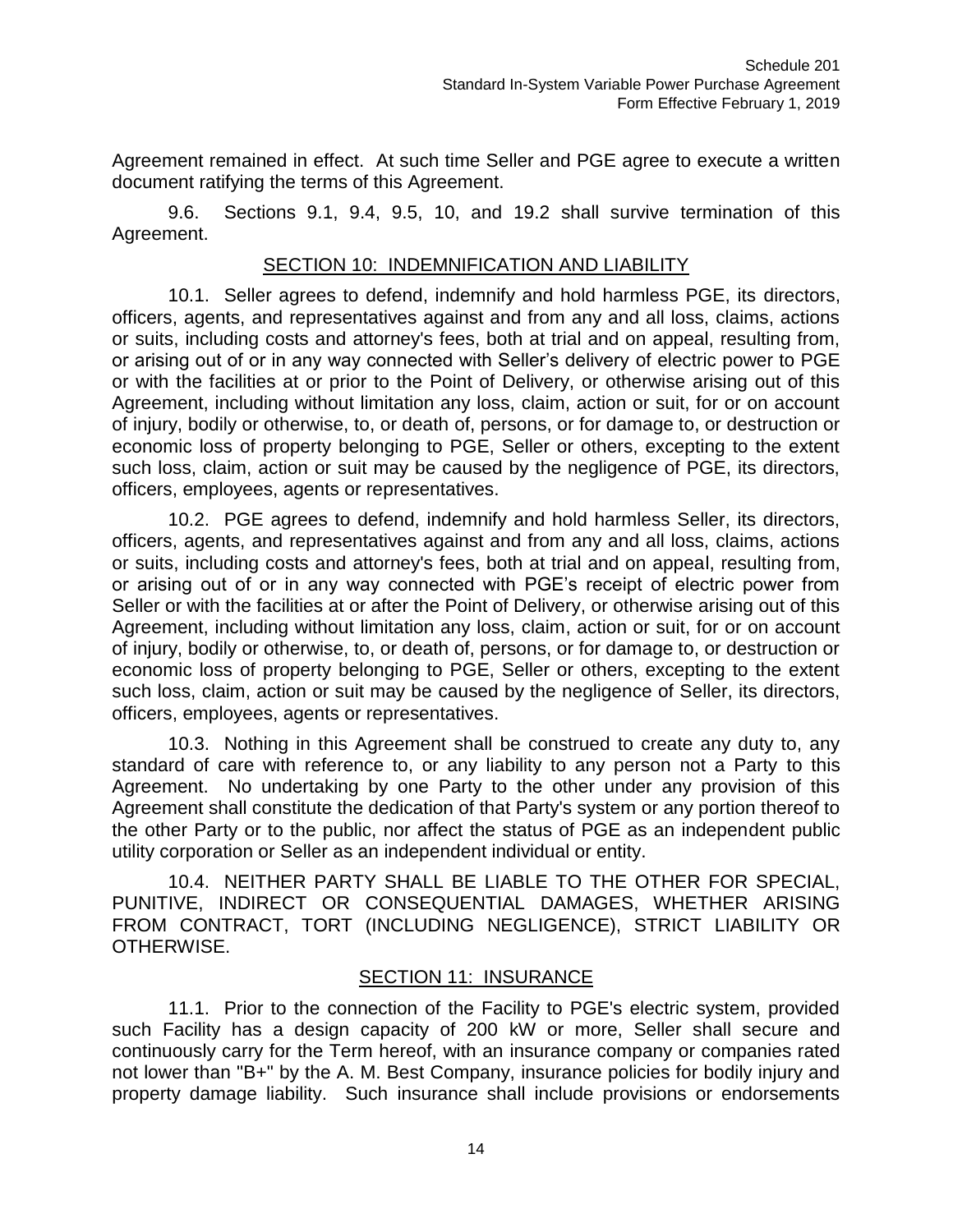naming PGE, it directors, officers and employees as additional insureds; provisions that such insurance is primary insurance with respect to the interest of PGE and that any insurance or self-insurance maintained by PGE is excess and not contributory insurance with the insurance required hereunder; a cross-liability or severability of insurance interest clause; and provisions that such policies shall not be canceled or their limits of liability reduced without thirty (30) days' prior written notice to PGE. Initial limits of liability for all requirements under this section shall be \$1,000,000 million single limit, which limits may be required to be increased or decreased by PGE as PGE determines in its reasonable judgment economic conditions or claims experience may warrant.

11.2. Prior to the connection of the Facility to PGE's electric system, provided such facility has a design capacity of 200 kW or more, Seller shall secure and continuously carry for the Term hereof, in an insurance company or companies rated not lower than "B+" by the A. M. Best Company, insurance acceptable to PGE against property damage or destruction in an amount not less than the cost of replacement of the Facility. Seller promptly shall notify PGE of any loss or damage to the Facility. Unless the Parties agree otherwise, Seller shall repair or replace the damaged or destroyed Facility, or if the facility is destroyed or substantially destroyed, it may terminate this Agreement. Such termination shall be effective upon receipt by PGE of written notice from Seller. Seller shall waive its insurers' rights of subrogation against PGE regarding Facility property losses.

11.3. Prior to the connection of the Facility to PGE's electric system and at all other times such insurance policies are renewed or changed, Seller shall provide PGE with a copy of each insurance policy required under this Section, certified as a true copy by an authorized representative of the issuing insurance company or, at the discretion of PGE, in lieu thereof, a certificate in a form satisfactory to PGE certifying the issuance of such insurance. If Seller fails to provide PGE with copies of such currently effective insurance policies or certificates of insurance, PGE at its sole discretion and without limitation of other remedies, may upon ten (10) days advance written notice by certified or registered mail to Seller either withhold payments due Seller until PGE has received such documents, or purchase the satisfactory insurance and offset the cost of obtaining such insurance from subsequent power purchase payments under this Agreement.

#### SECTION 12: FORCE MAJEURE

12.1. As used in this Agreement, "Force Majeure" or "an event of Force Majeure" means any cause beyond the reasonable control of the Seller or of PGE which, despite the exercise of due diligence, such Party is unable to prevent or overcome. By way of example, Force Majeure may include but is not limited to acts of God, fire, flood, storms, wars, hostilities, civil strife, strikes, and other labor disturbances, earthquakes, fires, lightning, epidemics, sabotage, restraint by court order or other delay or failure in the performance as a result of any action or inaction on behalf of a public authority which by the exercise of reasonable foresight such Party could not reasonably have been expected to avoid and by the exercise of due diligence, it shall be unable to overcome, subject, in each case, to the requirements of the first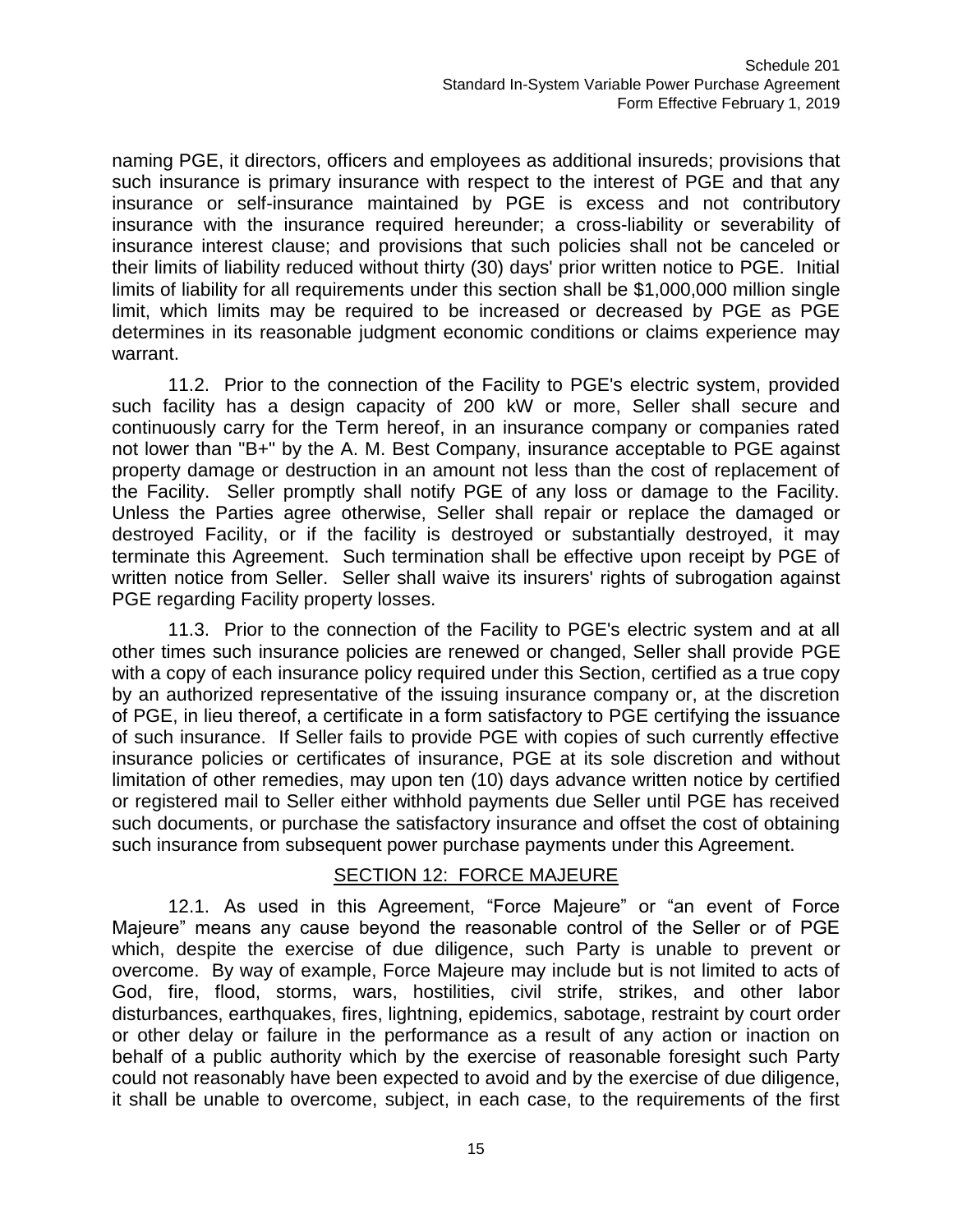sentence of this paragraph. Force Majeure, however, specifically excludes the cost or availability of resources to operate the Facility, changes in market conditions that affect the price of energy or transmission, wind or water droughts, and obligations for the payment of money when due.

12.2. If either Party is rendered wholly or in part unable to perform its obligation under this Agreement because of an event of Force Majeure, that Party shall be excused from whatever performance is affected by the event of Force Majeure to the extent and for the duration of the Force Majeure, after which such Party shall recommence performance of such obligation, provided that:

12.2.1. the non-performing Party shall, promptly, but in any case within one (1) week after the occurrence of the Force Majeure, give the other Party written notice describing the particulars of the occurrence; and

12.2.2. the suspension of performance shall be of no greater scope and of no longer duration than is required by the Force Majeure; and

12.2.3. the non-performing Party uses its best efforts to remedy its inability to perform its obligations under this Agreement.

12.3. No obligations of either Party which arose before the Force Majeure causing the suspension of performance shall be excused as a result of the Force Majeure.

12.4. Neither Party shall be required to settle any strike, walkout, lockout or other labor dispute on terms which, in the sole judgment of the Party involved in the dispute, are contrary to the Party's best interests.

# SECTION 13: SEVERAL OBLIGATIONS

Nothing contained in this Agreement shall ever be construed to create an association, trust, partnership or joint venture or to impose a trust or partnership duty, obligation or liability between the Parties. If Seller includes two or more parties, each such party shall be jointly and severally liable for Seller's obligations under this Agreement.

# SECTION 14: CHOICE OF LAW

This Agreement shall be interpreted and enforced in accordance with the laws of the state of Oregon, excluding any choice of law rules which may direct the application of the laws of another jurisdiction.

# SECTION 15: PARTIAL INVALIDITY AND PURPA REPEAL

It is not the intention of the Parties to violate any laws governing the subject matter of this Agreement. If any of the terms of the Agreement are finally held or determined to be invalid, illegal or void as being contrary to any applicable law or public policy, all other terms of the Agreement shall remain in effect. If any terms are finally held or determined to be invalid, illegal or void, the Parties shall enter into negotiations concerning the terms affected by such decision for the purpose of achieving conformity with requirements of any applicable law and the intent of the Parties to this Agreement.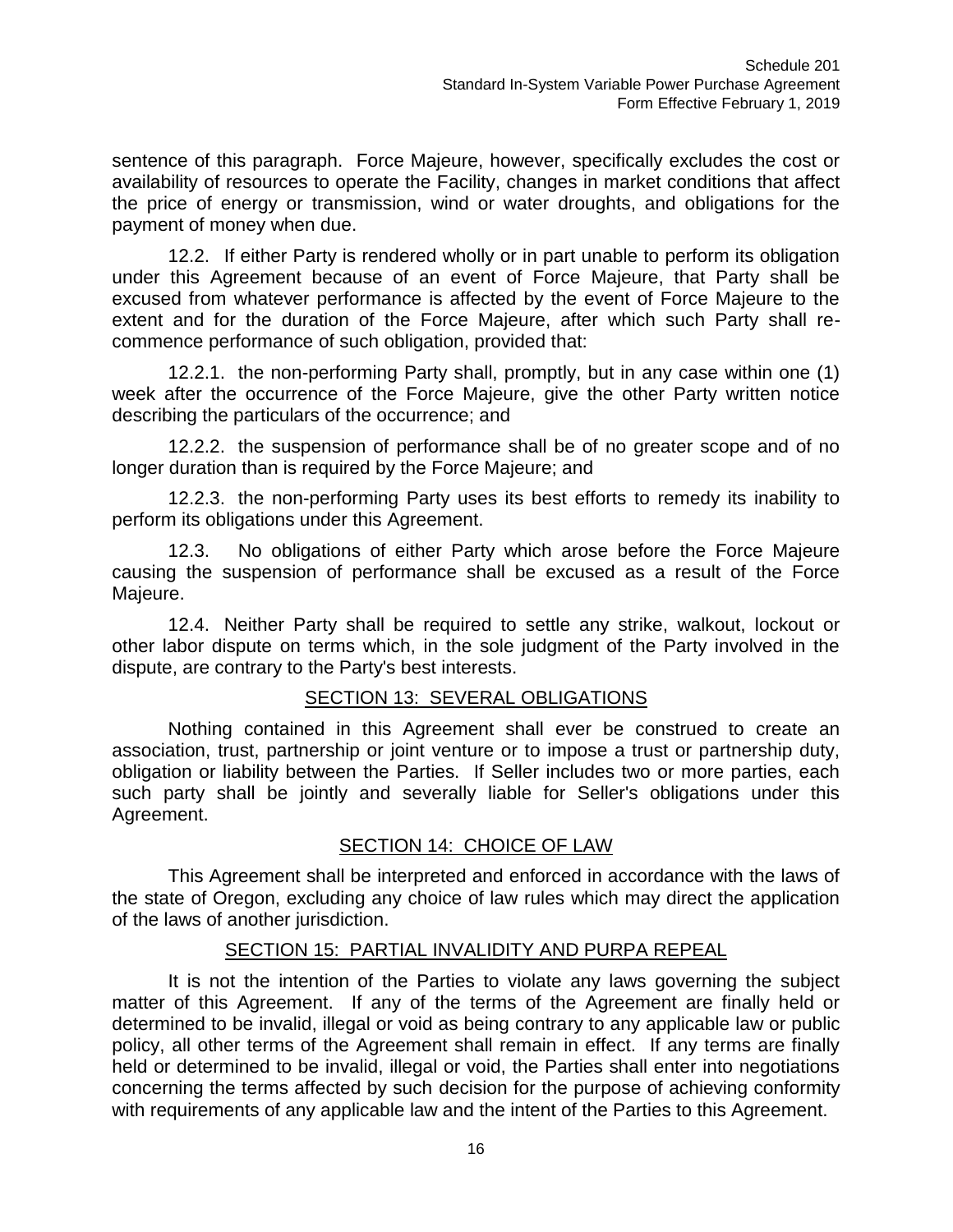In the event the Public Utility Regulatory Policies Act (PURPA) is repealed, this Agreement shall not terminate prior to the Termination Date, unless such termination is mandated by state or federal law.

# SECTION 16: WAIVER

Any waiver at any time by either Party of its rights with respect to a default under this Agreement or with respect to any other matters arising in connection with this Agreement must be in writing, and such waiver shall not be deemed a waiver with respect to any subsequent default or other matter.

#### SECTION 17: GOVERNMENTAL JURISDICTION AND AUTHORIZATIONS

This Agreement is subject to the jurisdiction of those governmental agencies having control over either Party or this Agreement. Seller shall at all times maintain in effect all local, state and federal licenses, permits and other approvals as then may be required by law for the construction, operation and maintenance of the Facility, and shall provide upon request copies of the same to PGE.

#### SECTION 18: SUCCESSORS AND ASSIGNS

This Agreement and all of the terms hereof shall be binding upon and inure to the benefit of the respective successors and assigns of the Parties. No assignment hereof by either Party shall become effective without the written consent of the other Party being first obtained and such consent shall not be unreasonably withheld. Notwithstanding the foregoing, either Party may assign this Agreement without the other Party's consent as part of (a) a sale of all or substantially all of the assigning Party's assets, or (b) a merger, consolidation or other reorganization of the assigning Party.

#### SECTION 19: ENTIRE AGREEMENT

19.1. This Agreement supersedes all prior agreements, proposals, representations, negotiations, discussions or letters, whether oral or in writing, regarding PGE's purchase of Net Output from the Facility. No modification of this Agreement shall be effective unless it is in writing and signed by both Parties.

19.2. By executing this Agreement, Seller releases PGE from any third party claims related to the Facility, known or unknown, which may have arisen prior to the Effective Date.

#### SECTION 20: NOTICES

20.1. All notices except as otherwise provided in this Agreement shall be in writing, shall be directed as follows and shall be considered delivered if delivered in person or when deposited in the U.S. Mail, postage prepaid by certified or registered mail and return receipt requested:

> \_\_\_\_\_\_\_\_\_\_\_\_\_\_\_\_\_\_\_\_\_\_\_\_\_\_\_\_\_\_\_\_\_\_\_\_\_ \_\_\_\_\_\_\_\_\_\_\_\_\_\_\_\_\_\_\_\_\_\_\_\_\_\_\_\_\_\_\_\_\_\_\_\_\_ \_\_\_\_\_\_\_\_\_\_\_\_\_\_\_\_\_\_\_\_\_\_\_\_\_\_\_\_\_\_\_\_\_\_\_\_\_

To Seller: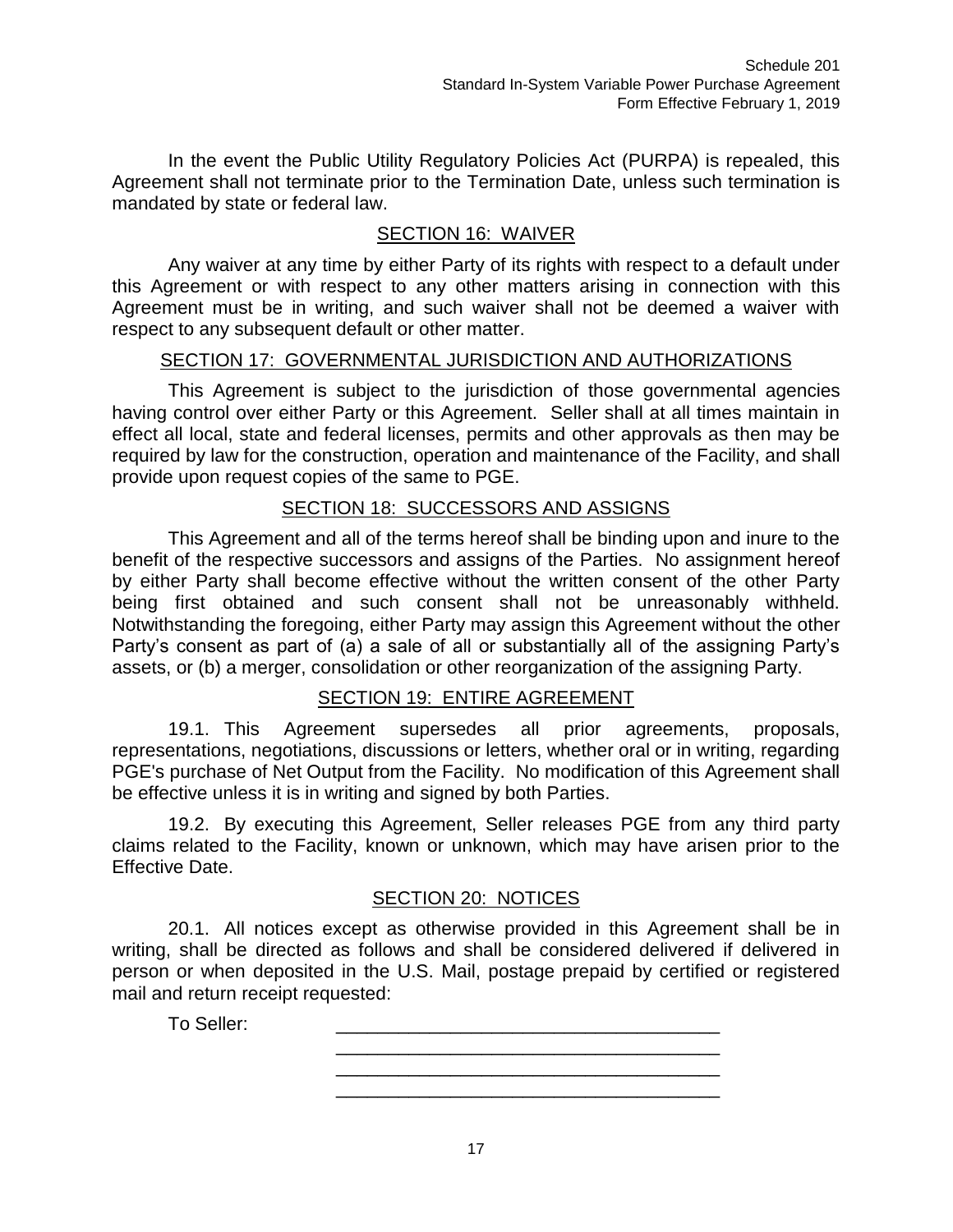Schedule 201 Standard In-System Variable Power Purchase Agreement Form Effective February 1, 2019

with a copy to: \_\_\_\_\_\_\_\_\_\_\_\_\_\_\_\_\_\_\_\_\_\_\_\_\_\_\_\_\_\_\_\_\_\_\_\_\_

To PGE: Contracts Manager QF Contracts, 3WTC0306 PGE - 121 SW Salmon St. Portland, Oregon 97204

20.2 The Parties may change the person to whom such notices are addressed, or their addresses, by providing written notices thereof in accordance with this Section 20.

IN WITNESS WHEREOF, the Parties hereto have caused this Agreement to be executed in their respective names as of the Effective Date.

PGE

| By:    |  |  |  |
|--------|--|--|--|
| Name:  |  |  |  |
| Title: |  |  |  |
| Date:  |  |  |  |
|        |  |  |  |

(Name Seller)

| By: _____________ |  |  |  |
|-------------------|--|--|--|
| Name:             |  |  |  |
| Title:            |  |  |  |
| Date:             |  |  |  |
|                   |  |  |  |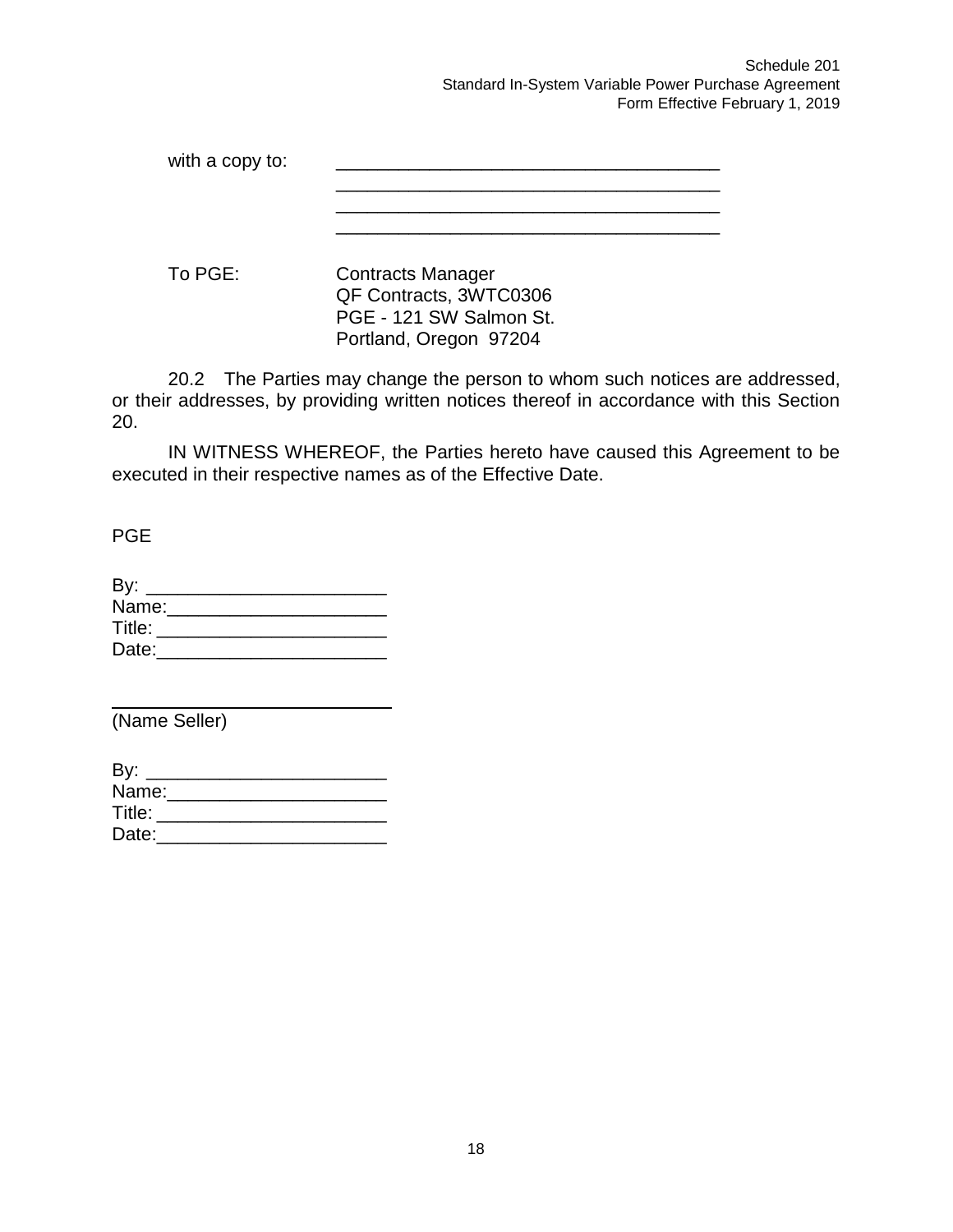# EXHIBIT A DESCRIPTION OF SELLER'S FACILITY

### **[Seller to Complete]**

**[Sellers may include reasonable expected monthly Net Output for purposes of Section 1.34 (Start-Up Lost Energy Value). Amounts may vary by month and shall be assumed repeated for each Contract Year, unless amounts for each Contract Year of this Agreement are set forth in this Exhibit A. Such amounts, if provided, shall exceed zero, and shall be established in accordance with Prudent Electrical Practices and documentation supporting such a determination shall be provided to PGE upon execution of this Agreement. Such documentation shall be commercially reasonable, and may include, but is not limited to, documents used in financing the project, and data on output of similar projects operated by seller, PGE or others.]**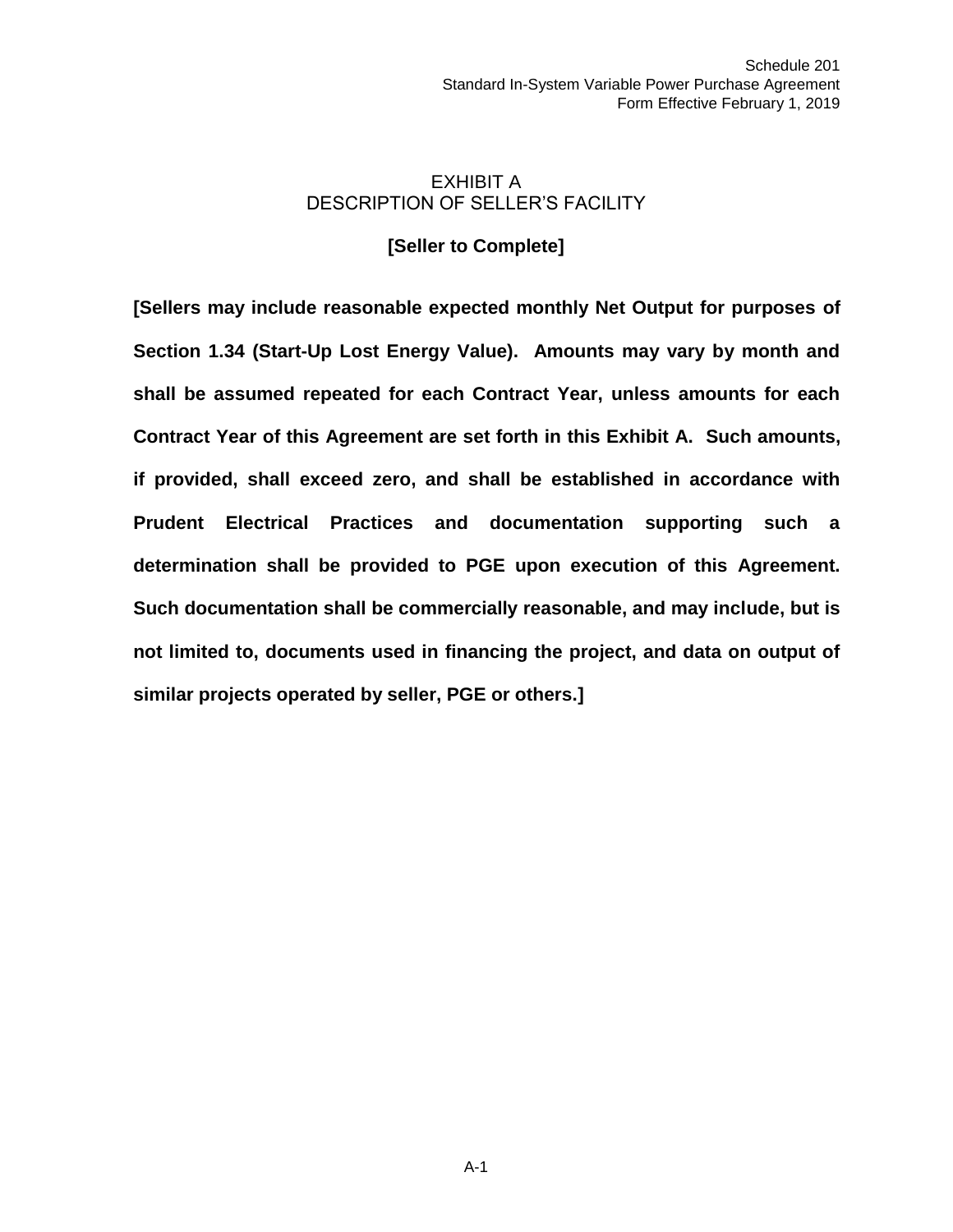## EXHIBIT B REQUIRED FACILITY DOCUMENTS

# **[Seller list all permits and authorizations required for this project]**

Sellers Generation Interconnection Agreement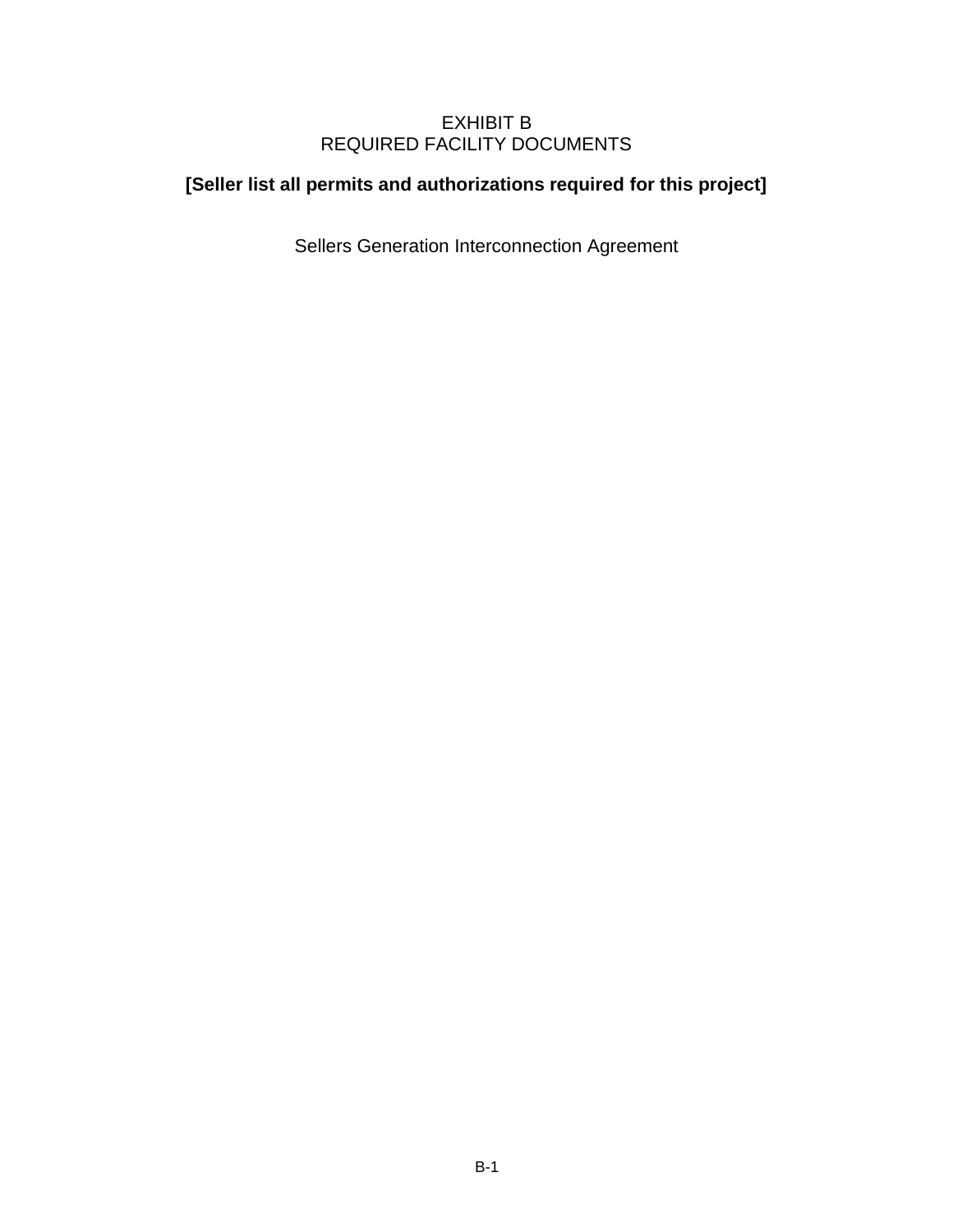## EXHIBIT C START-UP TESTING

# **[Seller identify appropriate tests]**

Required factory testing includes such checks and tests necessary to determine that the equipment systems and subsystems have been properly manufactured and installed, function properly, and are in a condition to permit safe and efficient start-up of the Facility, which may include but are not limited to (as applicable):

- 1. Pressure tests of all steam system equipment;
- 2. Calibration of all pressure, level, flow, temperature and monitoring instruments;
- 3. Operating tests of all valves, operators, motor starters and motor;
- 4. Alarms, signals, and fail-safe or system shutdown control tests;
- 5. Insulation resistance and point-to-point continuity tests;
- 6. Bench tests of all protective devices;
- 7. Tests required by manufacturer of equipment; and
- 8. Complete pre-parallel checks with PGE.

Required start-up test are those checks and tests necessary to determine that all features and equipment, systems, and subsystems have been properly designed, manufactured, installed and adjusted, function properly, and are capable of operating simultaneously in such condition that the Facility is capable of continuous delivery into PGE's electrical system, which may include but are not limited to (as applicable):

- 1. Turbine/generator mechanical runs including shaft, vibration, and bearing temperature measurements;
- 2. Running tests to establish tolerances and inspections for final adjustment of bearings, shaft run-outs;
- 3. Brake tests;
- 4. Energization of transformers;
- 5. Synchronizing tests (manual and auto);
- 6. Stator windings dielectric test;
- 7. Armature and field windings resistance tests;
- 8. Load rejection tests in incremental stages from 5, 25, 50, 75 and 100 percent load;
- 9. Heat runs;
- 10. Tests required by manufacturer of equipment;
- 11. Excitation and voltage regulation operation tests;
- 12. Open circuit and short circuit; saturation tests;
- 13. Governor system steady state stability test;
- 14. Phase angle and magnitude of all PT and CT secondary voltages and currents to protective relays, indicating instruments and metering;
- 15. Auto stop/start sequence;
- 16. Level control system tests; and
- 17. Completion of all state and federal environmental testing requirements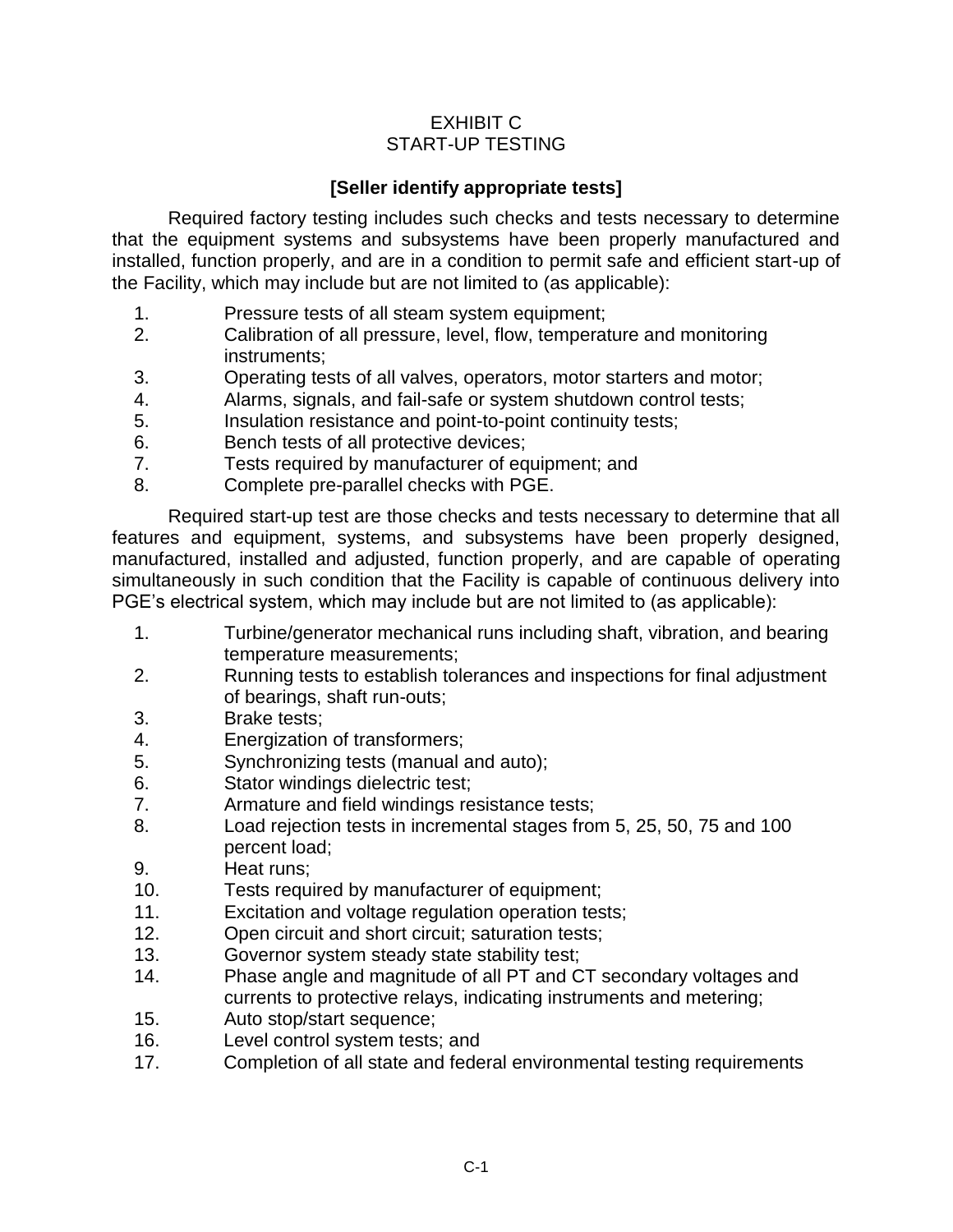# EXHIBIT D SCHEDULE

# **[Attach currently in-effect Schedule 201]**